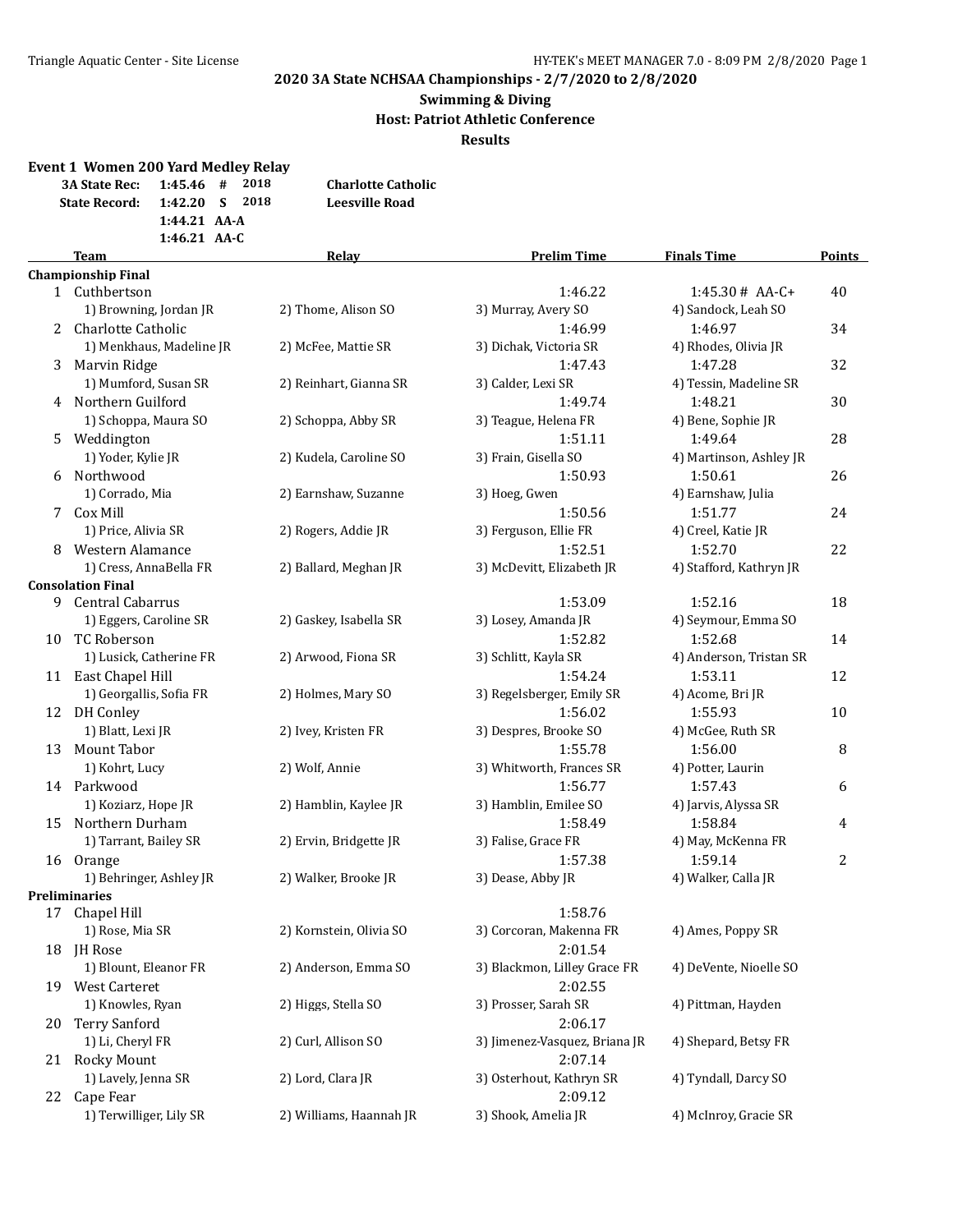**Swimming & Diving**

**Host: Patriot Athletic Conference**

**Results**

|       | Preliminaries  (Event 1 Women 200 Yard Medley Relay) |                            |                         |                                |        |
|-------|------------------------------------------------------|----------------------------|-------------------------|--------------------------------|--------|
|       | Team                                                 | Relay                      | <b>Prelim Time</b>      | <b>Finals Time</b>             | Points |
| 23    | New Hanover                                          |                            | 2:10.47                 |                                |        |
|       | 1) Neathery, Peyton FR                               | 2) Camacho, Eppy FR        | 3) Yopp, Maisy SO       | 4) Elder, Elizabeth JR         |        |
| $---$ | Swansboro                                            |                            | DQ                      |                                |        |
|       | 1) Miyazaki, Hanaka JR                               | 2) Nelson, Makenna JR      | 3) Taylor, Alyson SR    | 4) Yates, Emmi SR              |        |
|       | Event 2 Men 200 Yard Medley Relay                    |                            |                         |                                |        |
|       | <b>3A State Rec:</b><br>1:34.79<br>2018<br>#         | <b>Northern Guilford</b>   |                         |                                |        |
|       | S<br>2019<br><b>State Record:</b><br>1:32.35         | <b>Athens Drive</b>        |                         |                                |        |
|       | 1:33.21 AA-A                                         |                            |                         |                                |        |
|       | 1:34.74 AA-C                                         |                            |                         |                                |        |
|       | Team                                                 | <u>Relay</u>               | <b>Prelim Time</b>      | <b>Finals Time</b>             | Points |
|       | <b>Championship Final</b>                            |                            |                         |                                |        |
|       | 1 Concord                                            |                            | 1:38.42                 | 1:35.90                        | 40     |
|       | 1) Lucky, Andrew SR                                  | 2) Lucky, Matthew SO       | 3) Vincent, Ben JR      | 4) Moon, Jackson JR            |        |
| 2     | Charlotte Catholic                                   |                            | 1:37.31                 | 1:36.39                        | 34     |
|       | 1) Gehrig, John SR                                   | 2) Meehan, Jack SR         | 3) Clickner, Charlie SR | 4) Duffy, Patrick SR           |        |
| 3     | East Chapel Hill                                     |                            | 1:38.38                 | 1:37.31                        | 32     |
|       | 1) Mu, Andy SR                                       | 2) Batsaikhan, Charles JR  | 3) Charles, Miles JR    | 4) Wohl, David SR              |        |
| 4     | Chapel Hill                                          |                            | 1:39.16                 | 1:37.66                        | 30     |
|       | 1) Chang, Austin JR                                  | 2) Volpe, Michael JR       | 3) Bretzmann, Peter JR  | 4) Gerz-Escandon, Sebastian SR |        |
| 5.    | DH Conley                                            |                            | 1:39.11                 | 1:37.83                        | 28     |
|       | 1) Despres, Garrett SR                               | 2) Cook, Turner JR         | 3) Brown, Riley SR      | 4) Torres, Trevor SR           |        |
| 6     | South Iredell                                        |                            | 1:39.24                 | 1:39.14                        | 26     |
|       | 1) Moore, Joseph SR                                  | 2) Krampert, Caden SO      | 3) Crawford, Payton JR  | 4) Yeh, Alex SO                |        |
| 7     | Marvin Ridge                                         |                            | 1:39.22                 | 1:39.24                        | 24     |
|       | 1) Brewer, Brayden JR                                | 2) Piscitelli, Nicholas JR | 3) Lacjak, Nolan JR     | 4) Schulken, Ryan SR           |        |
| 8     | Orange                                               |                            | 1:40.25                 | 1:41.55                        | 22     |
|       | 1) Jimison, Noah SR                                  | 2) Roman, Cross SR         | 3) Geib, Matthew JR     | 4) Rasinske, Owen JR           |        |
|       | <b>Consolation Final</b>                             |                            |                         |                                |        |
| 9     | Southwest Guilford                                   |                            | 1:40.53                 | 1:40.95                        | 18     |
|       | 1) Kwon, Kyle SO                                     | 2) Edwards, Jonathon FR    | 3) Watson, William JR   | 4) Jones, Jeff SR              |        |
|       | 10 Northwest Cabarrus                                |                            | 1:42.29                 | 1:41.01                        | 14     |
|       | 1) Powers, Graham                                    | 2) Bradshaw, Lane          | 3) Ranier, Harrison     | 4) Gribble, Henry SR           |        |
|       | 11 Northern Guilford                                 |                            | 1:44.11                 | 1:42.96                        | 12     |
|       | 1) Glebus, Chris SO                                  | 2) Pollina, Ethan SO       | 3) Forst, Preston SR    | 4) Gentry, Bradley JR          |        |
|       | 12 Weddington                                        |                            | 1:44.09                 | 1:43.94                        | 10     |
|       | 1) Flickinger, Tyler FR                              | 2) Chin, Jaden SR          | 3) McLuskie, Logan JR   | 4) Madrigal, Joshua SO         |        |
| 13    | Cox Mill                                             |                            | 1:45.35                 | 1:45.45                        | $\, 8$ |
|       | 1) Kripak, Atharva JR                                | 2) Vadapalli, Bhargav FR   | 3) Hocutt, Alex JR      | 4) Kilmurry, Garrett JR        |        |
|       | 14 St Stephens                                       |                            | 1:46.54                 | 1:46.44                        | 6      |
|       | 1) Godfrey, Elijah                                   | 2) Cherkez, John           | 3) Parmenter, Carson    | 4) Talbert, Josh               |        |
| 15    | Topsail                                              |                            | 1:48.41                 | 1:48.01                        | 4      |
|       | 1) Davis, Matthew JR                                 | 2) Gallek, Nick SR         | 3) Taylor, Devon SR     | 4) McBride, Liam SO            |        |
|       | 16 Parkland                                          |                            | 1:52.86                 | 1:52.92                        | 2      |
|       | 1) Vye, Benjamin JR                                  | 2) Vye, Nicholas JR        | 3) Scott, Alexander SO  | 4) Olsen, Ethan SO             |        |
|       | Preliminaries                                        |                            |                         |                                |        |
|       | 16 Hunt                                              |                            | 1:51.59                 |                                |        |
|       | 1) Francis, Sanjeev JR                               | 2) Gaetano, Dante SR       | 3) Tong, Ben JR         | 4) Parrish, Nolan SR           |        |
| 18    | Swansboro                                            |                            | 1:54.25                 |                                |        |
|       | 1) Jones, Samuel SR                                  | 2) Cassell, Morgan JR      | 3) Mohr, Owen JR        | 4) Rivera, Alejandro JR        |        |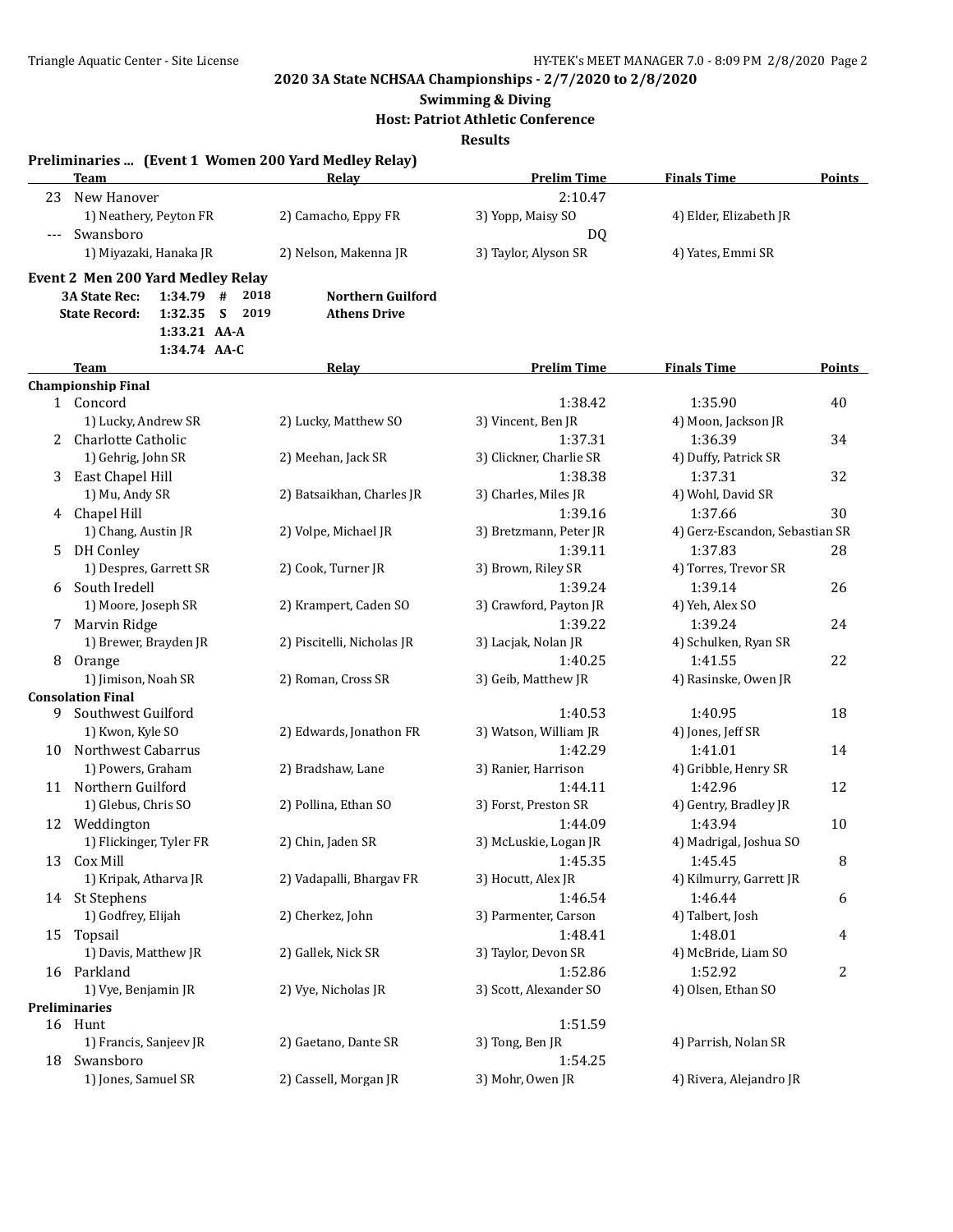# **Swimming & Diving**

**Host: Patriot Athletic Conference**

**Results**

#### **Preliminaries ... (Event 2 Men 200 Yard Medley Relay)**

|       | Team                 | Relay                   | <b>Prelim Time</b>    | <b>Finals Time</b>       | <b>Points</b> |
|-------|----------------------|-------------------------|-----------------------|--------------------------|---------------|
| 19    | Eastern Alamance     |                         | 1:58.00               |                          |               |
|       | 1) Engwall, Doc JR   | 2) Brouwer, Ethan SO    | 3) Sawyer, Owen FR    | 4) Stokes, Jackson JR    |               |
| 20    | JH Rose              |                         | 1:58.51               |                          |               |
|       | 1) Casey, Will FR    | 2) Casey, Harris FR     | 3) Asby, Brycen JR    | 4) Hall, Avery JR        |               |
| 21    | Rocky Mount          |                         | 1:59.92               |                          |               |
|       | 1) Martinez, Josh SO | 2) Mangano, Quintin SR  | 3) Tedford, JT JR     | 4) Sieracki, Benjamin SR |               |
| $---$ | Rockingham County    |                         | DQ                    |                          |               |
|       | 1) Everitt, Jeremy   | 2) Reichenbach, Matthew | 3) Parker, Caleb      | 4) Everitt, John         |               |
| $---$ | Clayton              |                         | DQ                    |                          |               |
|       | 1) Fitzhugh, Ryan    | 2) Lower, Jesse         | 3) Horstmann, Matthew | 4) Hickman, Connor       |               |

#### **Event 3 Women 200 Yard Freestyle**

| 3A State Rec: 1:47.98 # 2013 |                |  |  |
|------------------------------|----------------|--|--|
| State Record: 1:46.47 S 2015 |                |  |  |
|                              | $1:48.74$ AA-A |  |  |
|                              | $1:50.57$ AA-C |  |  |

**Lauren Rhodes (Char. Catholic) State Record: 1:46.47 S 2015 Erika Brown (Hough, W.A.)**

|              | 1.30.37 AA-C              |           |                       |                    |                    |         |               |
|--------------|---------------------------|-----------|-----------------------|--------------------|--------------------|---------|---------------|
|              | <b>Name</b>               |           | Yr School             | <b>Prelim Time</b> | <b>Finals Time</b> |         | <b>Points</b> |
|              | <b>Championship Final</b> |           |                       |                    |                    |         |               |
| $\mathbf{1}$ | Smith, Madeline           |           | FR JH Rose            | 1:50.55            | 1:49.38            | $AA-C+$ | 20            |
| 2            | Hastings, Emma            | FR        | <b>IH Rose</b>        | 1:52.33            | 1:50.59            |         | 17            |
| 3            | Yoder, Kylie              | IR        | Weddington            | 1:52.87            | 1:51.83            |         | 16            |
| 4            | McDevitt, Elizabeth       | IR.       | Western Alamance      | 1:54.92            | 1:54.47            |         | 15            |
| 5            | Martinson, Ashley         | IR        | Weddington            | 1:54.89            | 1:55.34            |         | 14            |
| 6            | Regelsberger, Emily       | <b>SR</b> | East Chapel Hill      | 1:55.85            | 1:55.66            |         | 13            |
| 7            | Kudela, Caroline          | SO.       | Weddington            | 1:54.85            | 1:56.48            |         | 12            |
| 8            | Parmenter, Katelyn        |           | St Stephens           | 1:56.35            | 1:57.21            |         | 11            |
|              | <b>Consolation Final</b>  |           |                       |                    |                    |         |               |
| 9            | Dichak, Sarah             | <b>FR</b> | Charlotte Catholic    | 1:56.85            | 1:55.48            |         | 9             |
| 10           | Kilpatrick, Ava           | SO.       | West Henderson        | 1:56.61            | 1:55.73            |         | 7             |
| 11           | Potter, Laurin            |           | Mount Tabor           | 1:56.46            | 1:56.16            |         | 6             |
| 12           | Gehrig, Julia             |           | FR Charlotte Catholic | 1:57.97            | 1:56.43            |         | 5             |
| 13           | Wilson, Peyton            |           | Rockingham County     | 1:56.77            | 1:56.68            |         | 4             |
| 14           | Sept, Margaret            | <b>FR</b> | East Chapel Hill      | 1:57.37            | 1:57.45            |         | 3             |
| 15           | McCarthy, Grace           | SO.       | <b>IH</b> Rose        | 1:58.91            | 2:00.23            |         | 2             |
| 16           | Beane, Kyndall            | IR.       | Northern Guilford     | 1:58.31            | 2:00.25            |         | $\mathbf{1}$  |
|              | <b>Preliminaries</b>      |           |                       |                    |                    |         |               |
| 17           | Cook, Kourtney            | IR        | Southeast Guilford    | 1:59.98            |                    |         |               |
| 18           | Dennison, Helen           | SO.       | <b>DH</b> Conley      | 2:04.23            |                    |         |               |
| 19           | Clifford, Sarah           | <b>SR</b> | Havelock              | 2:04.47            |                    |         |               |
| 20           | Hoover, Madison           | <b>SR</b> | Topsail               | 2:04.93            |                    |         |               |
| 21           | Rose, Mia                 | <b>SR</b> | Chapel Hill           | 2:05.99            |                    |         |               |
| 22           | Bullard, Lauren           | SO.       | DH Conley             | 2:06.45            |                    |         |               |
| 23           | Roberson, Noelle          |           | Clayton               | 2:08.33            |                    |         |               |

--- Gornet, Sophia SO Charlotte Catholic DQ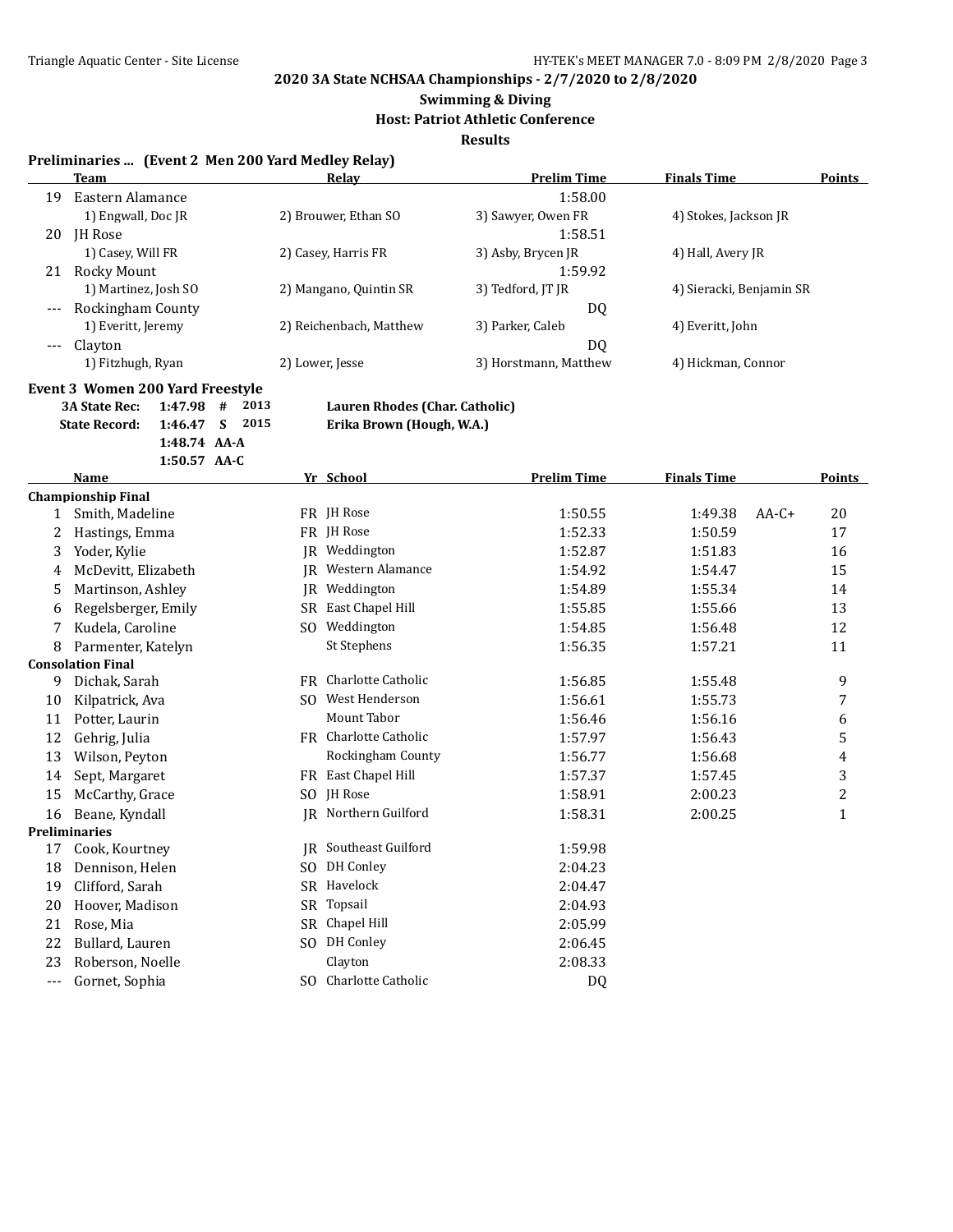## **Swimming & Diving Host: Patriot Athletic Conference Results**

#### **Event 4 Men 200 Yard Freestyle**

| --------------------------------- |                |      |                                   |
|-----------------------------------|----------------|------|-----------------------------------|
| 3A State Rec: 1:38.86 #           |                | 2018 | <b>Preston Forst (N Guilford)</b> |
| <b>State Record:</b>              | 1:35.34 S      | 2019 | Jack Walker (Myers Park)          |
|                                   | $1:38.40$ AA-A |      |                                   |
|                                   | 1:40.13 $AA-C$ |      |                                   |

|    | Name                      |           | Yr School             | <b>Prelim Time</b> | <b>Finals Time</b> | Points       |
|----|---------------------------|-----------|-----------------------|--------------------|--------------------|--------------|
|    | <b>Championship Final</b> |           |                       |                    |                    |              |
| 1  | Hoover, Sam               | IR        | Chapel Hill           | 1:41.88            | $1:35.57#$ AA-A+   | 20           |
| 2  | Forst, Preston            |           | SR Northern Guilford  | 1:42.08            | $1:37.29# AA-A+$   | 17           |
| 3  | Gehrig, John              | SR        | Charlotte Catholic    | 1:42.55            | 1:39.28<br>$AA-C+$ | 16           |
| 4  | Torres, Trevor            | SR        | DH Conley             | 1:43.27            | 1:39.47<br>$AA-C+$ | 15           |
| 5  | Charles, Miles            | IR        | East Chapel Hill      | 1:44.03            | 1:43.76            | 14           |
| 6  | Gribble, Henry            |           | SR Northwest Cabarrus | 1:44.87            | 1:44.03            | 13           |
| 7  | Xu, Ayden                 | SO.       | Chapel Hill           | 1:46.04            | 1:44.22            | 12           |
| 8  | Keisler, Greyson          |           | SR Weddington         | 1:45.52            | 1:47.14            | 11           |
|    | <b>Consolation Final</b>  |           |                       |                    |                    |              |
| 9  | Dean, Kenan               | IR        | Sun Valley            | 1:47.04            | 1:44.83            | 9            |
| 10 | Maddrey, Ethan            |           | SR Hunt               | 1:47.61            | 1:46.24            | 7            |
| 11 | Nally, Ben                |           | SR East Chapel Hill   | 1:46.76            | 1:47.11            | 6            |
| 12 | Davis, Matthew            | IR.       | Topsail               | 1:47.37            | 1:47.18            | 5            |
| 13 | Wachendorfer, Matt        | SO.       | Northern Guilford     | 1:47.35            | 1:47.27            | 4            |
| 14 | McKinney, Ian             | <b>FR</b> | Marvin Ridge          | 1:47.98            | 1:47.64            | 3            |
| 15 | Armentrout, Will          | SR.       | Mount Tabor           | 1:47.83            | 1:48.95            | 2            |
| 16 | Denton, Jude              | IR        | Charlotte Catholic    | 1:47.89            | 1:49.18            | $\mathbf{1}$ |
|    | <b>Preliminaries</b>      |           |                       |                    |                    |              |
| 17 | Lunsik, Dylan             | FR.       | Tuscola               | 1:49.36            |                    |              |
| 18 | Constantine, Kian         |           | FR Marvin Ridge       | 1:50.14            |                    |              |
| 19 | Vye, Benjamin             | IR        | Parkland              | 1:52.99            |                    |              |
| 20 | Tillery, Seth             |           | SR DH Conley          | 1:53.98            |                    |              |
| 21 | McBride, Liam             | SO.       | Topsail               | 2:02.13            |                    |              |
| 22 | Kazel, Max                |           | Jacksonville          | 2:02.67            |                    |              |
| 23 | McIntyre, Dylan           | SO.       | DH Conley             | 2:05.87            |                    |              |
| 24 | MacVaugh, Bailey          | SO.       | Topsail               | 2:11.10            |                    |              |
|    |                           |           |                       |                    |                    |              |

#### **Event 5 Women 200 Yard IM**

| 3A State Rec: 1:58.85 # 2016 |                |  |
|------------------------------|----------------|--|
| State Record: 1:56.77 S 2020 |                |  |
|                              | $2:01.51$ AA-A |  |
|                              | $2:03.64$ AA-C |  |

# **3A State Rec: 1:58.85 # 2016 Caroline Hauder (Marvin Ridge)**

**State Record: 1:56.77 S 2020 Kiley Wilhelm (Myers Park)**

|    | <b>Name</b>               |     | Yr School             | <b>Prelim Time</b> | <b>Finals Time</b> |         | <b>Points</b> |
|----|---------------------------|-----|-----------------------|--------------------|--------------------|---------|---------------|
|    | <b>Championship Final</b> |     |                       |                    |                    |         |               |
|    | Thome, Alison             | SO. | Cuthbertson           | 2:06.35            | 2:02.64            | $AA-C+$ | 20            |
| 2  | Menkhaus, Madeline        | IR  | Charlotte Catholic    | 2:06.12            | 2:02.79            | $AA-C+$ | 17            |
| 3  | Arwood, Fiona             | SR  | TC Roberson           | 2:07.84            | 2:06.61            |         | 16            |
| 4  | Mumford, Susan            | SR  | Marvin Ridge          | 2:07.33            | 2:07.23            |         | 15            |
| 5. | Sanders, Sydney           |     | FR Charlotte Catholic | 2:08.82            | 2:08.42            |         | 14            |
| 6  | Dichak, Victoria          |     | SR Charlotte Catholic | 2:10.67            | 2:09.59            |         | 13            |
|    | Benton, Meredith          | FR. | Marvin Ridge          | 2:11.95            | 2:10.83            |         | 12            |
| 8  | Schoppa, Abby             | SR. | Northern Guilford     | 2:13.46            | 2:15.68            |         | 11            |
|    | <b>Consolation Final</b>  |     |                       |                    |                    |         |               |
| 9  | Georgallis, Sofia         | FR  | East Chapel Hill      | 2:14.28            | 2:12.83            |         | 9             |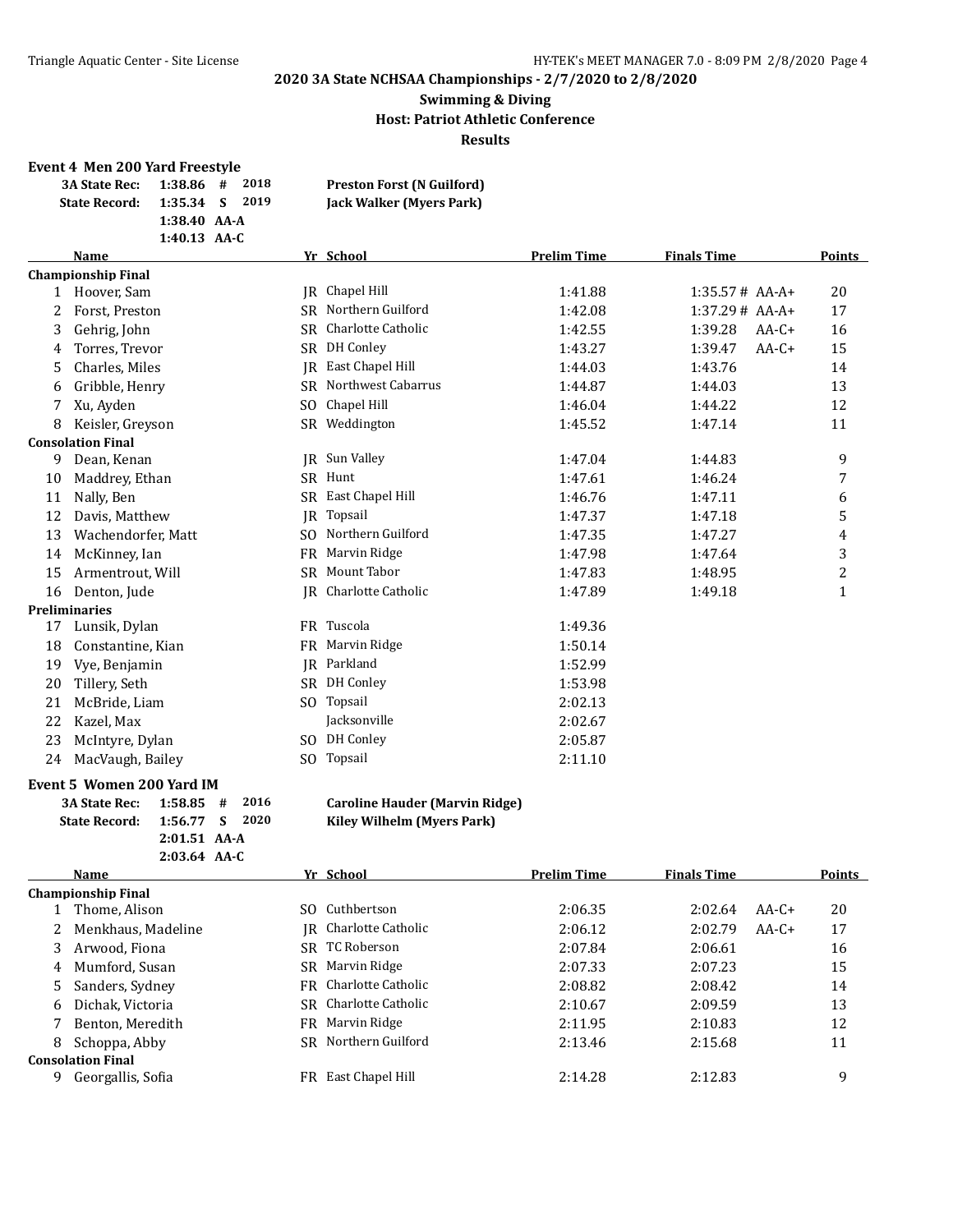#### **Swimming & Diving**

**Host: Patriot Athletic Conference**

**Results**

#### **Consolation Final ... (Event 5 Women 200 Yard IM)**

|       | Name                   |     | Yr School        | Prelim Time | <b>Finals Time</b> | Points |
|-------|------------------------|-----|------------------|-------------|--------------------|--------|
| 10    | Griffey, Kate          | SO. | Weddington       | 2:14.25     | 2:13.18            | 7      |
| 11    | Henderson, Abigail     | SO. | Western Alamance | 2:14.29     | 2:14.48            | 6      |
| 12    | Kornstein, Olivia      |     | SO Chapel Hill   | 2:18.42     | 2:16.01            | 5      |
| 13    | Despres, Brooke        | SO. | DH Conley        | 2:16.95     | 2:16.11            | 4      |
| 14    | Wolf, Annie            |     | Mount Tabor      | 2:19.81     | 2:18.85            | 3      |
| 15    | Blackmon, Lilley Grace |     | FR JH Rose       | 2:19.51     | 2:20.18            | 2      |
| $---$ | Earnshaw, Suzanne      |     | Northwood        | 2:17.03     | DQ                 |        |
|       | <b>Preliminaries</b>   |     |                  |             |                    |        |
| 17    | DeVente, Nioelle       |     | SO JH Rose       | 2:21.36     |                    |        |
| 18    | Behringer, Ashley      |     | IR Orange        | 2:21.45     |                    |        |
| 19    | Gwaltney, Caroline     |     | FR Chapel Hill   | 2:24.73     |                    |        |
| 20    | Goodwin, Claire        |     | Clayton          | 2:29.95     |                    |        |
| 21    | Gross, Kylie           | IR  | DH Conley        | 2:33.55     |                    |        |
| 22    | Maybee, Delaney        | IR  | Havelock         | 2:39.45     |                    |        |
| 23    | Terwilliger, Lily      |     | SR Cape Fear     | 2:46.71     |                    |        |
| 24    | Yopp, Maisy            | SO. | New Hanover      | 2:49.18     |                    |        |
|       |                        |     |                  |             |                    |        |

# **Event 6 Men 200 Yard IM**

| 3A State Rec: 1:49.20 # 2018 |                |  |
|------------------------------|----------------|--|
| State Record: 1:47.17 S 2020 |                |  |
|                              | $1:49.57$ AA-A |  |
|                              | $1:51.57$ AA-C |  |

#### Colson Zucker (South Iredell) **Baylor Nelson(Comm. Davidson)**

|       | <b>Name</b>               |           | Yr School          | <b>Prelim Time</b> | <b>Finals Time</b> |         | <b>Points</b> |
|-------|---------------------------|-----------|--------------------|--------------------|--------------------|---------|---------------|
|       | <b>Championship Final</b> |           |                    |                    |                    |         |               |
| 1     | Moore, Joseph             |           | SR South Iredell   | 1:54.30            | 1:51.57            | $AA-C+$ | 20            |
| 2     | Meehan, Jack              | <b>SR</b> | Charlotte Catholic | 1:52.35            | 1:51.95            |         | 17            |
| 3     | Bretzmann, Peter          | IR.       | Chapel Hill        | 1:53.76            | 1:52.81            |         | 16            |
| 4     | Piscitelli, Nicholas      | <b>IR</b> | Marvin Ridge       | 1:55.54            | 1:55.92            |         | 15            |
| 5     | Qaqish, Danny             | <b>IR</b> | East Chapel Hill   | 1:59.18            | 1:57.82            |         | 14            |
| 6     | Bradshaw, Lane            |           | Northwest Cabarrus | 1:58.24            | 1:57.88            |         | 13            |
|       | Falise, Nicholas          |           | SR Northern Durham | 1:58.41            | 2:00.44            |         | 12            |
| 8     | Vye, Nicholas             | IR        | Parkland           | 1:59.08            | 2:00.50            |         | 11            |
|       | <b>Consolation Final</b>  |           |                    |                    |                    |         |               |
| 9     | Despres, Garrett          |           | SR DH Conley       | 2:01.31            | 1:59.85            |         | 9             |
| 10    | Bunner, Devin             |           | Cedar Ridge        | 2:00.45            | 2:00.46            |         | 7             |
| 11    | Griffey, Alex             |           | SR Weddington      | 2:01.86            | 2:01.12            |         | 6             |
| 12    | Jimison, Noah             |           | SR Orange          | 2:01.76            | 2:01.21            |         | 5             |
| 13    | Godfrey, Elijah           |           | St Stephens        | 2:04.78            | 2:01.32            |         | 4             |
| $*14$ | Brown, Riley              |           | SR DH Conley       | 2:02.19            | 2:02.88            |         | 2.50          |
| $*14$ | Gleason, Declan           |           | Franklinton        | 2:02.50            | 2:02.88            |         | 2.50          |
| 16    | Schulken, Ryan            |           | SR Marvin Ridge    | 2:04.99            | 2:06.57            |         | $\mathbf{1}$  |
|       | <b>Preliminaries</b>      |           |                    |                    |                    |         |               |
| 17    | Lower, Jesse              |           | Clayton            | 2:05.40            |                    |         |               |
| 18    | Yang, Raymond             | FR        | Chapel Hill        | 2:10.61            |                    |         |               |
| 19    | Hastings, Jack            |           | SR JH Rose         | 2:17.14            |                    |         |               |
| 20    | Hines, Carter             | SO.       | South Johnston     | 2:17.73            |                    |         |               |
| 21    | Taylor, Devon             | <b>SR</b> | Topsail            | 2:21.49            |                    |         |               |
| 22    | Smith, Jacob              | SR.       | DH Conley          | 2:22.40            |                    |         |               |
| ---   | Batsaikhan, Charles       | <b>IR</b> | East Chapel Hill   | DQ.                |                    |         |               |
| ---   | Lucky, Matthew            | SO.       | Concord            | DQ                 |                    |         |               |
|       |                           |           |                    |                    |                    |         |               |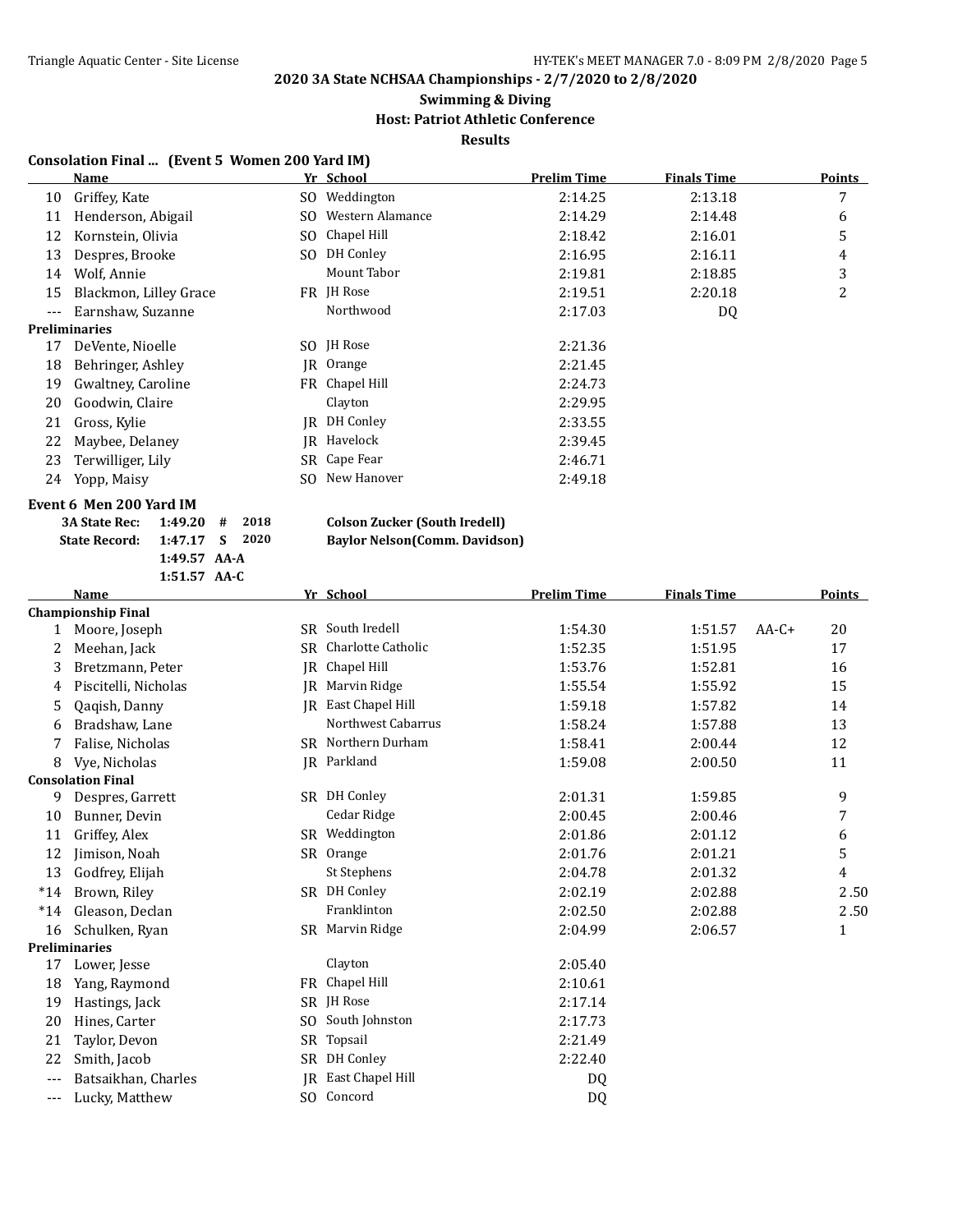## **Swimming & Diving Host: Patriot Athletic Conference Results**

#### **Event 7 Women 50 Yard Freestyle**

| <u>210.000 / 110.0000 / 10.000 / 10.000 / 10.000 / 10.000 / 10.000 / 10.000 / 10.000 / 10.000 / 10.000 / 10.000 /</u> |                 |      |                                       |
|-----------------------------------------------------------------------------------------------------------------------|-----------------|------|---------------------------------------|
| <b>3A State Rec:</b>                                                                                                  | $22.92 \quad #$ | 2013 | Nora McCullagh (Char Catholic)        |
| <b>State Record:</b>                                                                                                  | 22.54 S         | 2018 | <b>Grace Countie (Leesville Road)</b> |
|                                                                                                                       | 23.20 AA-A      |      |                                       |
|                                                                                                                       | 23.54 AA-C      |      |                                       |

|       | <b>Name</b>               |           | Yr School             | <b>Prelim Time</b> | <b>Finals Time</b> |        | Points       |
|-------|---------------------------|-----------|-----------------------|--------------------|--------------------|--------|--------------|
|       | <b>Championship Final</b> |           |                       |                    |                    |        |              |
|       | Rhodes, Olivia            | IR        | Charlotte Catholic    | 23.64              | 23.44              | $AA-C$ | 20           |
| 2     | Stout, Alina              |           | SR Charlotte Catholic | 23.87              | 23.69              |        | 17           |
| 3     | Horn, Caitlin             | SO.       | Cox Mill              | 23.95              | 23.80              |        | 16           |
| 4     | Parks, Abigail            |           | SR Charlotte Catholic | 23.61              | 23.90              |        | 15           |
| 5     | Earnshaw, Julia           |           | Northwood             | 24.43              | 24.12              |        | 14           |
| 6     | Wagner, Grace             |           | SO Marvin Ridge       | 24.47              | 24.18              |        | 13           |
| 7     | Pennington, Isabel        | SR.       | Parkland              | 24.47              | 24.30              |        | 12           |
| 8     | Abbott, Tate              |           | SR Southwest Guilford | 24.43              | 24.53              |        | 11           |
|       | <b>Consolation Final</b>  |           |                       |                    |                    |        |              |
| 9     | Ricciardi, Carolina       | IR        | Cuthbertson           | 24.63              | 24.33              |        | 9            |
| 10    | Sandock, Leah             | SO.       | Cuthbertson           | 24.69              | 24.52              |        | 7            |
| $*11$ | Tessin, Madeline          | SR.       | Marvin Ridge          | 24.73              | 24.99              |        | 5.50         |
| $*11$ | Ervin, Bridgette          | IR        | Northern Durham       | 24.97              | 24.99              |        | 5.50         |
| 13    | Prosser, Sarah            | SR.       | West Carteret         | 24.88              | 25.15              |        | 4            |
| 14    | Stafford, Kathryn         | IR        | Western Alamance      | 25.40              | 25.40              |        | 3            |
| 15    | Kent, Emma                |           | SO Chapel Hill        | 25.05              | 25.45              |        | 2            |
| 16    | Bene, Sophie              | IR        | Northern Guilford     | 25.37              | 25.70              |        | $\mathbf{1}$ |
|       | Preliminaries             |           |                       |                    |                    |        |              |
| 17    | McGee, Ruth               | SR.       | DH Conley             | 25.52              |                    |        |              |
| 18    | Walker, Calla             |           | IR Orange             | 25.83              |                    |        |              |
| 19    | Martinez, Micaela         |           | Northside             | 26.30              |                    |        |              |
| 20    | Lord, Clara               | IR        | Rocky Mount           | 26.31              |                    |        |              |
| 21    | Jimenez-Vasquez, Briana   | IR        | <b>Terry Sanford</b>  | 26.58              |                    |        |              |
| 22    | Newbill, Paiton           | SO.       | Topsail               | 26.64              |                    |        |              |
| 23    | Hornick, Abigail          | <b>FR</b> | DH Conley             | 26.80              |                    |        |              |
| 24    | Miyazaki, Hanaka          | IR        | Swansboro             | 27.65              |                    |        |              |

#### **Event 8 Men 50 Yard Freestyle**

| <b>3A State Rec:</b> | $19.92 \quad # \quad 2019$ |
|----------------------|----------------------------|
| <b>State Record:</b> | 19.92 S 2019               |
|                      | 20.54 AA-A                 |
|                      | $20.91$ AA-C               |

# **3A State Rec: 19.92 # 2019 Noah Henderson (W. Alamance)**

**State Record: 19.92 S 2019 Noah Henderson (W. Alamance)**

|   | <b>Name</b>                |     | Yr School             | <b>Prelim Time</b> | <b>Finals Time</b> |         | <b>Points</b> |
|---|----------------------------|-----|-----------------------|--------------------|--------------------|---------|---------------|
|   | <b>Championship Final</b>  |     |                       |                    |                    |         |               |
|   | Poelke, Boyd               |     | SR Marvin Ridge       | 21.08              | 20.80              | $AA-C+$ | 20            |
| 2 | Watson, William            |     | JR Southwest Guilford | 21.96              | 21.85              |         | 17            |
| 3 | Beasley, Josiah            | SR. | Triton                | 21.95              | 21.91              |         | 16            |
| 4 | Vess, John                 |     | SR AC Reynolds        | 21.87              | 22.00              |         | 15            |
|   | 5 Gerz-Escandon, Sebastian |     | SR Chapel Hill        | 21.90              | 22.09              |         | 14            |
| 6 | Moon, Jackson              |     | IR Concord            | 22.34              | 22.13              |         | 13            |
|   | Vye, Benjamin              |     | JR Parkland           | 22.36              | 22.48              |         | 12            |
| 8 | Clickner, Charlie          |     | SR Charlotte Catholic | 22.48              | 22.75              |         | 11            |
|   | <b>Consolation Final</b>   |     |                       |                    |                    |         |               |
| 9 | Kwon, Kyle                 | SO. | Southwest Guilford    | 22.53              | 22.19              |         | 9             |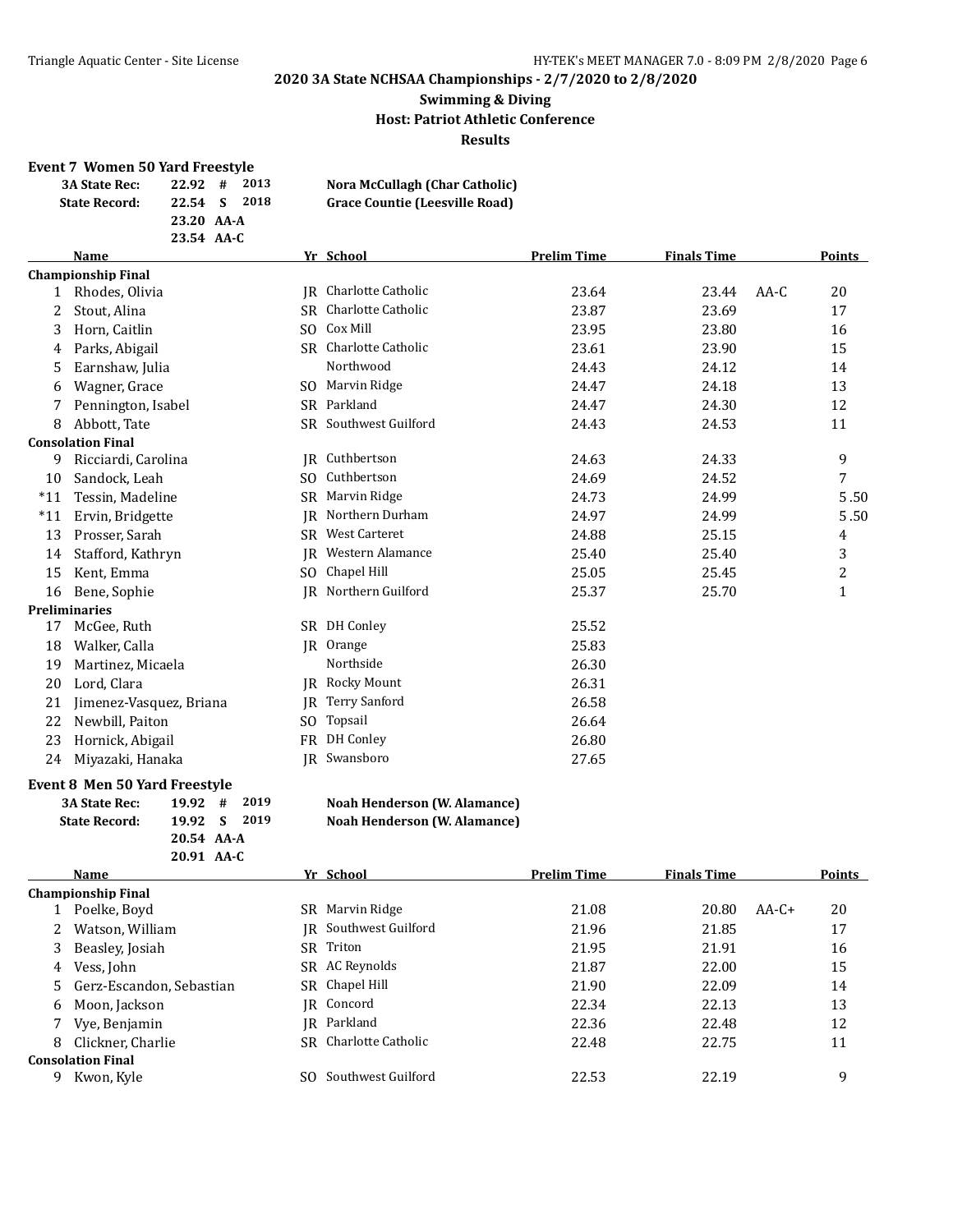#### **Swimming & Diving**

**Host: Patriot Athletic Conference**

**Results**

#### **Consolation Final ... (Event 8 Men 50 Yard Freestyle)**

| Name              |                      |                    | <b>Prelim Time</b>                                                                                                                                                   | <b>Finals Time</b> | <b>Points</b> |
|-------------------|----------------------|--------------------|----------------------------------------------------------------------------------------------------------------------------------------------------------------------|--------------------|---------------|
| Mrzygod, Bryson   |                      |                    | 22.71                                                                                                                                                                | 22.73              | 7             |
| Wilson, Ryan      |                      | Marvin Ridge       | 22.78                                                                                                                                                                | 22.74              | 6             |
| Yeh, Alex         |                      | South Iredell      | 23.00                                                                                                                                                                | 22.78              | 5             |
| Cook, Turner      |                      | DH Conley          | 23.09                                                                                                                                                                | 23.00              | 4             |
| Flickinger, Tyler |                      | Weddington         | 23.18                                                                                                                                                                | 23.12              | 3             |
| Edwards, Jonathon |                      | Southwest Guilford | 23.07                                                                                                                                                                | 23.13              | 2             |
| Terry, Alex       |                      |                    | 23.13                                                                                                                                                                | 23.20              | ┸             |
|                   |                      |                    |                                                                                                                                                                      |                    |               |
| Kashubara, Zach   | SO.                  | Western Guilford   | 23.20                                                                                                                                                                |                    |               |
| Nakaya, Ryo       |                      | Ralph L Fike       | 23.42                                                                                                                                                                |                    |               |
| Wohl, David       |                      |                    | 23.48                                                                                                                                                                |                    |               |
| Fitzhugh, Ryan    |                      | Clayton            | 23.82                                                                                                                                                                |                    |               |
| Bryson, Toby      |                      | DH Conley          | 23.84                                                                                                                                                                |                    |               |
| Bell, Jacob       |                      |                    | 23.92                                                                                                                                                                |                    |               |
| Kuhn, Lucas       |                      |                    | 24.05                                                                                                                                                                |                    |               |
| Coles, William    |                      | West Carteret      | DQ                                                                                                                                                                   |                    |               |
|                   | <b>Preliminaries</b> |                    | Yr School<br>SO Charlotte Catholic<br>IR<br>SO.<br>IR<br>FR -<br>FR.<br>JR Southern Nash<br>SR East Chapel Hill<br>SR -<br>SR DH Conley<br>SR South Brunswick<br>SR. |                    |               |

# **Event 9 Women 1 mtr Diving**

| <b>3A State Rec:</b> | 511.60 | #                                                                                                                                                                                                              | 2015                      |             | Nikki Canale (Marvin Ridge) |                                                                                   |                     |      |        |
|----------------------|--------|----------------------------------------------------------------------------------------------------------------------------------------------------------------------------------------------------------------|---------------------------|-------------|-----------------------------|-----------------------------------------------------------------------------------|---------------------|------|--------|
| <b>State Record:</b> | 511.60 | S                                                                                                                                                                                                              | 2015                      |             | Nikki Canale (Marvin Ridge) |                                                                                   |                     |      |        |
|                      |        |                                                                                                                                                                                                                |                           |             |                             |                                                                                   |                     |      |        |
| Name                 |        |                                                                                                                                                                                                                |                           |             |                             |                                                                                   | <b>Finals Score</b> |      | Points |
| Tate, Clara          |        |                                                                                                                                                                                                                |                           |             |                             | 389.95                                                                            | 440.10              | AA-C | 20     |
| Paul, Jessica        |        |                                                                                                                                                                                                                |                           | IR          | Northern Guilford           | 437.75                                                                            | 431.50              | AA-C | 17     |
|                      |        |                                                                                                                                                                                                                |                           |             | South Iredell               | 347.60                                                                            | 361.30              |      | 16     |
|                      |        |                                                                                                                                                                                                                |                           |             | Weddington                  | 345.95                                                                            | 334.75              |      | 15     |
|                      |        |                                                                                                                                                                                                                |                           |             |                             | 323.50                                                                            | 319.30              |      | 14     |
|                      |        |                                                                                                                                                                                                                |                           |             |                             | 313.35                                                                            | 317.50              |      | 13     |
|                      |        |                                                                                                                                                                                                                |                           |             | DH Conley                   | 312.15                                                                            | 309.85              |      | 12     |
|                      |        |                                                                                                                                                                                                                |                           |             | Weddington                  | 285.05                                                                            | 280.00              |      | 11     |
|                      |        |                                                                                                                                                                                                                |                           | IR          | Charlotte Catholic          | 268.25                                                                            | 273.90              |      | 9      |
|                      |        |                                                                                                                                                                                                                |                           |             | Chapel Hill                 | 266.90                                                                            | 270.80              |      |        |
| Drake, Leah          |        |                                                                                                                                                                                                                |                           | FR          | Marvin Ridge                | 252.10                                                                            | 269.65              |      | 6      |
|                      |        |                                                                                                                                                                                                                |                           | FR          | East Chapel Hill            | 257.95                                                                            | 267.50              |      | 5      |
|                      |        |                                                                                                                                                                                                                |                           | SO.         | Mount Tabor                 | 253.40                                                                            | 263.25              |      | 4      |
|                      |        |                                                                                                                                                                                                                |                           | FR          | Marvin Ridge                | 243.90                                                                            | 255.70              |      | 3      |
|                      |        |                                                                                                                                                                                                                |                           | SO.         | TC Roberson                 | 218.00                                                                            | 244.10              |      | 2      |
|                      |        |                                                                                                                                                                                                                |                           |             |                             |                                                                                   |                     |      |        |
|                      |        | Cresci, Megan<br>Bernard, Abby<br>Ozimek, Lillian<br>Campbell, Sarah<br>Glynn, Kaitlyn<br>Bays, Madeline<br>Gonci, Skyler<br>Petrella, Eva<br>Curran, Kristi<br>McNeill, Emma<br>Maleski, Ella<br>Wood, Taylor | Event 10 Men 1 mtr Diving | 375.00 AA-C |                             | Yr School<br>SR Chapel Hill<br>SR<br>SO JH Rose<br>JR Cox Mill<br>SR<br>FR<br>SO. |                     |      |        |

| <b>3A State Rec:</b> | 520.40 | #   | 2019 |
|----------------------|--------|-----|------|
| <b>State Record:</b> | 637.30 | - 5 | 2008 |

| 637.30      | S. | 200 |
|-------------|----|-----|
| 375.00 AA-C |    |     |

 Patrick Obrien (Cox Mill)  $Nick McGroy(East Chapel Hill)$ 

|    | Name             | Yr School             |        | <b>Finals Score</b> |        | <b>Points</b> |
|----|------------------|-----------------------|--------|---------------------|--------|---------------|
|    | Hubbard, Alec    | IR Charlotte Catholic | 458.25 | 492.35              | AA-C   | 20            |
|    | Watling, Connor  | South Iredell         | 504.95 | 478.90              | $AA-C$ | 17            |
|    | Zitko, Stanislav | SO Orange             | 372.10 | 391.00              | $AA-C$ | 16            |
| 4  | Gentry, Bradley  | IR Northern Guilford  | 331.30 | 307.95              |        | 15            |
| 5. | Nichols, Nathan  | SO New Hanover        | 274.95 | 291.05              |        | 14            |
| 6  | Banash, Ryan     | SO Marvin Ridge       | 282.75 | 285.75              |        | 13            |
|    | McCann, Jacob    | IR DH Conley          | 264.50 | 277.45              |        | 12            |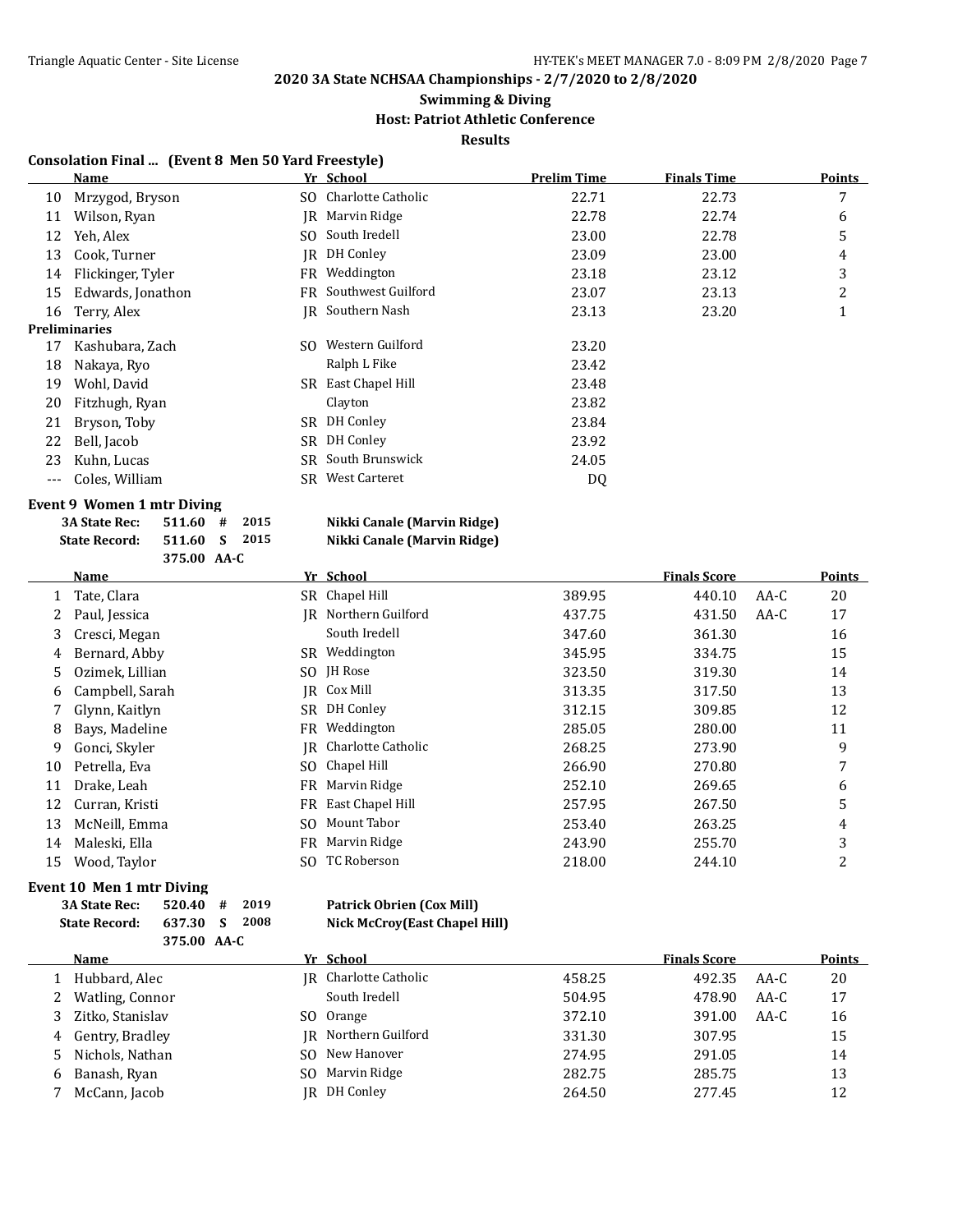# **Swimming & Diving Host: Patriot Athletic Conference Results**

#### **(Event 10 Men 1 mtr Diving)**

|    | Name             |     | Yr School             |        | <b>Finals Score</b> | <b>Points</b> |
|----|------------------|-----|-----------------------|--------|---------------------|---------------|
| 8  | Mangione, Luca   |     | JR Marvin Ridge       | 268.95 | 277.05              | 11            |
| 9  | Valentine, Kirby |     | Asheville             | 262.00 | 275.65              | 9             |
| 10 | Miles, Christian | SO. | DH Conley             | 252.50 | 274.10              | 7             |
| 11 | Ferguson, Etan   | FR. | Western Guilford      | 232.75 | 270.65              | 6             |
| 12 | Davis, Zeke      |     | Asheville             | 240.85 | 260.35              | 5             |
| 13 | Olsen, Sammy     |     | SO Marvin Ridge       | 248.40 | 257.30              | 4             |
| 14 | Shultz, Alex     | SO. | New Hanover           | 219.40 | 257.00              | 3             |
| 15 | McConnell, Sam   |     | South Iredell         | 250.05 | 249.55              | 2             |
| 16 | Jones, Jeff      |     | SR Southwest Guilford | 261.40 | 245.05              |               |
| 17 | Purves, Jameson  |     | IR Chapel Hill        | 215.20 | 164.85              |               |
| 18 | Gaspar, Adam     |     | SR Mount Tabor        | 196.80 | 151.60              |               |
| 19 | Caudle, Bailey   |     | FR Mount Tabor        | 215.55 | 143.10              |               |
| 20 | Smith, Drew      |     | Mount Tabor           | 178.30 | 129.60              |               |

#### **Event 11 Women 100 Yard Butterfly**

| <b>3A State Rec:</b> | $53.84$ # 2018 |
|----------------------|----------------|
| <b>State Record:</b> | 50.35 S 2020   |
|                      | 54.42 AA-A     |
|                      | 55.49 AA-C     |

### **3A State Rec: 53.84 # 2018 Julia Menkhaus (Char Catholic) State Record: 50.35 S 2020 Claire Curzan(Cardinal Gibbons**

|       | Name                      |                | Yr School                 | <b>Prelim Time</b> | <b>Finals Time</b> |         | <b>Points</b>  |
|-------|---------------------------|----------------|---------------------------|--------------------|--------------------|---------|----------------|
|       | <b>Championship Final</b> |                |                           |                    |                    |         |                |
| 1     | Menkhaus, Madeline        | IR             | <b>Charlotte Catholic</b> | 55.78              | 54.42              | $AA-A+$ | 20             |
| 2     | Schoppa, Maura            | SO.            | Northern Guilford         | 56.14              | 55.36              | $AA-C+$ | 17             |
| 3     | Yandle, Ava               | IR             | Piedmont                  | 55.87              | 55.51              |         | 16             |
| 4     | Murray, Avery             | S <sub>O</sub> | Cuthbertson               | 56.29              | 55.89              |         | 15             |
| 5     | Lange, Sophia             | SR             | Eastern Alamance          | 57.34              | 56.46              |         | 14             |
| 6     | McDevitt, Elizabeth       | IR             | Western Alamance          | 56.50              | 56.84              |         | 13             |
| 7     | Yoder, Kylie              |                | IR Weddington             | 57.51              | 57.19              |         | 12             |
| 8     | Schlitt, Kayla            | SR             | TC Roberson               | 57.49              | 57.82              |         | 11             |
|       | <b>Consolation Final</b>  |                |                           |                    |                    |         |                |
| 9     | Johnson, Kendra           | S <sub>O</sub> | Charlotte Catholic        | 57.91              | 57.64              |         | 9              |
| 10    | Dichak, Victoria          | SR             | Charlotte Catholic        | 58.40              | 58.19              |         | 7              |
| 11    | Xu, Savannah              | SO.            | Chapel Hill               | 58.16              | 58.22              |         | 6              |
| 12    | Teague, Helena            | FR             | Northern Guilford         | 59.85              | 58.91              |         | 5              |
| 13    | Hamblin, Emilee           | SO.            | Parkwood                  | 58.10              | 59.08              |         | 4              |
| 14    | Blackmon, Lilley Grace    | FR             | <b>IH</b> Rose            | 1:00.43            | 1:00.03            |         | 3              |
| 15    | Abbott, Tate              | SR.            | Southwest Guilford        | 1:00.68            | 1:00.75            |         | $\overline{c}$ |
| 16    | Boldt, Liz                | SO.            | South Brunswick           | 1:01.44            | 1:03.48            |         | $\mathbf{1}$   |
|       | <b>Preliminaries</b>      |                |                           |                    |                    |         |                |
| 17    | Behringer, Ashley         | IR             | Orange                    | 1:01.74            |                    |         |                |
| 18    | Shook, Amelia             | IR             | Cape Fear                 | 1:02.21            |                    |         |                |
| 19    | Heetderks, Claire         | SO.            | East Chapel Hill          | 1:02.38            |                    |         |                |
| 20    | Despres, Brooke           | <sub>SO</sub>  | DH Conley                 | 1:02.84            |                    |         |                |
| $*21$ | Stone, Emma               | SO.            | South Brunswick           | 1:04.05            |                    |         |                |
| $*21$ | DeVente, Nioelle          | SO.            | JH Rose                   | 1:04.05            |                    |         |                |
| 23    | Dunnigan, Caitlyn         | FR             | DH Conley                 | 1:06.04            |                    |         |                |
| 24    | Taylor, Alyson            | SR             | Swansboro                 | 1:08.14            |                    |         |                |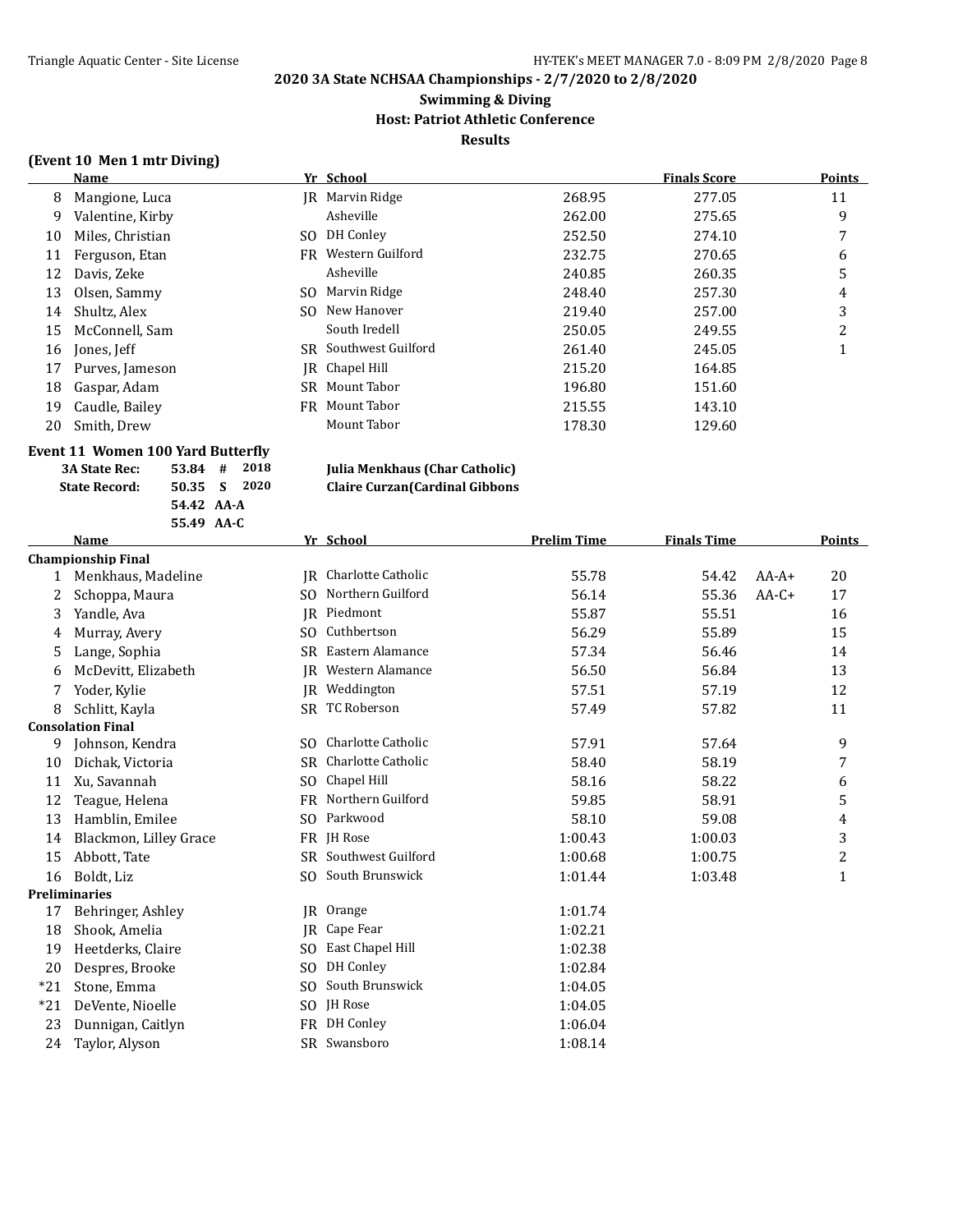# **Swimming & Diving Host: Patriot Athletic Conference Results**

#### **Event 12 Men 100 Yard Butterfly**

| <b>3A State Rec:</b> | 47.30 # 2019 | Noah Henderson (W. Alamance) |
|----------------------|--------------|------------------------------|
| <b>State Record:</b> | 47.01 S 2019 | <b>Max Edwards (Reagan)</b>  |
|                      | 48.92 AA-A   |                              |
|                      | 49.95 AA-C   |                              |

# **Name Yr School Prelim Time Finals Time Points**

|    | <b>Championship Final</b> |     |                       |         |       |         |    |
|----|---------------------------|-----|-----------------------|---------|-------|---------|----|
| 1  | Poelke, Boyd              |     | SR Marvin Ridge       | 49.26   | 48.14 | $AA-A+$ | 20 |
| 2  | Watson, William           | IR  | Southwest Guilford    | 50.34   | 49.69 | $AA-C+$ | 17 |
| 3  | Exum, Russell             |     | SO JH Rose            | 49.83   | 49.74 | $AA-C+$ | 16 |
| 4  | Charles, Miles            | IR  | East Chapel Hill      | 51.51   | 51.51 |         | 15 |
| 5  | Ranier, Harrison          |     | Northwest Cabarrus    | 51.88   | 51.93 |         | 14 |
| 6  | Brewer, Brayden           | IR  | Marvin Ridge          | 52.38   | 52.06 |         | 13 |
| 7  | Geib, Matthew             | IR  | Orange                | 53.11   | 52.07 |         | 12 |
| 8  | Volpe, Michael            | IR  | Chapel Hill           | 52.41   | 52.40 |         | 11 |
|    | <b>Consolation Final</b>  |     |                       |         |       |         |    |
| 9  | Parmenter, Carson         |     | St Stephens           | 53.35   | 53.05 |         | 9  |
| 10 | Qaqish, Danny             |     | JR East Chapel Hill   | 53.60   | 53.67 |         | 7  |
| 11 | Whitworth, Nate           |     | Mount Tabor           | 53.90   | 53.68 |         | 6  |
| 12 | Edwards, Jonathon         |     | FR Southwest Guilford | 53.89   | 53.82 |         | 5  |
| 13 | Chang, Austin             | IR  | Chapel Hill           | 55.04   | 54.25 |         | 4  |
| 14 | Lacjak, Nolan             | IR  | Marvin Ridge          | 54.24   | 54.29 |         | 3  |
| 15 | Griffey, Alex             | SR. | Weddington            | 54.84   | 54.42 |         | 2  |
| 16 | Crawford, Payton          | IR  | South Iredell         | 53.90   | 54.69 |         | 1  |
|    | <b>Preliminaries</b>      |     |                       |         |       |         |    |
| 17 | Tillery, Seth             | SR. | DH Conley             | 55.25   |       |         |    |
| 18 | Harmon, Luke              |     | JR Ashbrook           | 55.66   |       |         |    |
| 19 | Bryson, Toby              | SR. | DH Conley             | 58.84   |       |         |    |
| 20 | Francis, Sanjeev          | IR  | Hunt                  | 59.74   |       |         |    |
| 21 | Kuhn, Lucas               |     | SR South Brunswick    | 59.88   |       |         |    |
| 22 | Brown, Griffin            |     | West Johnston         | 1:01.67 |       |         |    |
| 23 | Butler, Trenton           |     | JR Topsail            | 1:02.10 |       |         |    |

# **Event 13 Women 100 Yard Freestyle**<br>34 State Rec: 50 02 # 2013

| за мате кес:         | $50.02 \div 7.2013$ |  |
|----------------------|---------------------|--|
| <b>State Record:</b> | 49.68 S 2014        |  |
|                      | $50.19$ AA-A        |  |
|                      | 51.05 AA-C          |  |

# **Lauren Rhodes (Char. Catholic)**

**State Record: 49.68 S 2014 Emily Allen (Hough, W.A.)**

|    | <b>Name</b>               |     | Yr School             | <b>Prelim Time</b> | <b>Finals Time</b> |         | <b>Points</b> |
|----|---------------------------|-----|-----------------------|--------------------|--------------------|---------|---------------|
|    | <b>Championship Final</b> |     |                       |                    |                    |         |               |
|    | Smith, Madeline           |     | FR IH Rose            | 51.05              | 50.15              | $AA-A+$ | 20            |
| 2  | Stout, Alina              |     | SR Charlotte Catholic | 51.48              | 51.12              |         | 17            |
| 3  | Rhodes, Olivia            |     | IR Charlotte Catholic | 51.67              | 51.14              |         | 16            |
|    | 4 Parks, Abigail          |     | SR Charlotte Catholic | 52.36              | 52.08              |         | 15            |
| 5  | Wagner, Grace             | SO. | Marvin Ridge          | 53.16              | 52.43              |         | 14            |
| 6  | Horn, Caitlin             |     | SO Cox Mill           | 52.42              | 52.72              |         | 13            |
|    | Earnshaw, Julia           |     | Northwood             | 53.75              | 53.23              |         | 12            |
| 8  | Kilpatrick, Ava           |     | SO West Henderson     | 53.35              | 53.44              |         | 11            |
|    | <b>Consolation Final</b>  |     |                       |                    |                    |         |               |
| 9. | Martinson, Kara           |     | FR Weddington         | 53.99              | 53.56              |         | 9             |
| 10 | Potter, Laurin            |     | Mount Tabor           | 54.08              | 53.83              |         | 7             |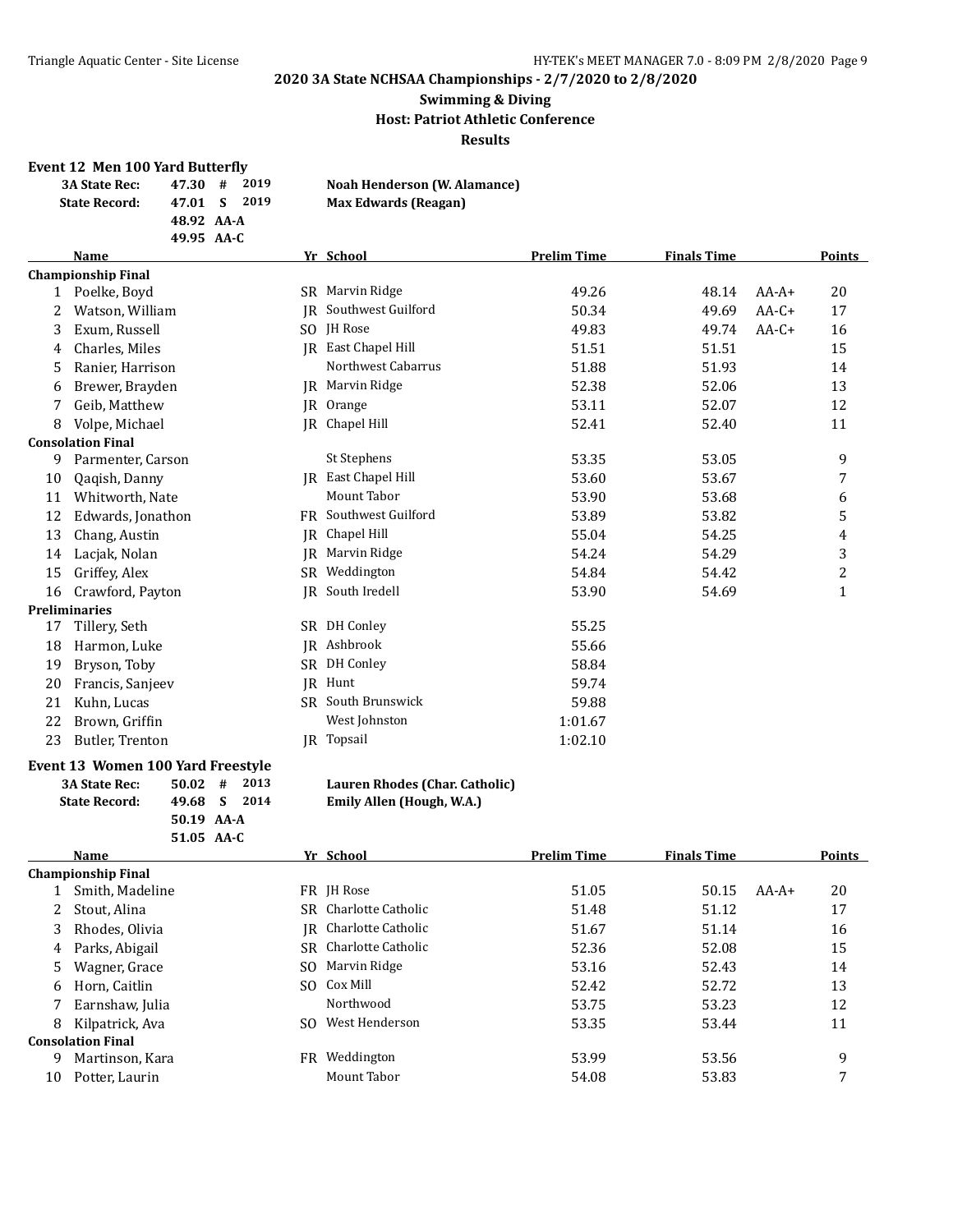#### **Swimming & Diving**

**Host: Patriot Athletic Conference**

**Results**

#### **Consolation Final ... (Event 13 Women 100 Yard Freestyle)**

|    | Name                    |      | Yr School               | <b>Prelim Time</b> | <b>Finals Time</b> | <b>Points</b> |
|----|-------------------------|------|-------------------------|--------------------|--------------------|---------------|
| 11 | Sept, Margaret          | FR   | East Chapel Hill        | 54.81              | 54.46              | 6             |
| 12 | Beane, Kyndall          |      | IR Northern Guilford    | 55.83              | 54.51              | 5             |
| 13 | Blatt, Lexi             | IR   | DH Conley               | 55.20              | 54.81              | 4             |
| 14 | Kent, Emma              | SO.  | Chapel Hill             | 54.77              | 54.96              | 3             |
| 15 | Wachendorfer, Hannah    |      | FR Northern Guilford    | 56.31              | 56.83              | 2             |
| 16 | Berge, Isabel           |      | FR East Chapel Hill     | 56.28              | 56.86              |               |
|    | <b>Preliminaries</b>    |      |                         |                    |                    |               |
| 17 | Hamblin, Emilee         | SO.  | Parkwood                | 56.43              |                    |               |
| 18 | Bullard, Lauren         | SO.  | DH Conley               | 57.15              |                    |               |
| 19 | Prosser, Sarah          | SR - | West Carteret           | 57.54              |                    |               |
| 20 | Jimenez-Vasquez, Briana |      | <b>IR</b> Terry Sanford | 57.83              |                    |               |
| 21 | McGee, Ruth             | SR.  | DH Conley               | 57.88              |                    |               |
| 22 | Lavely, Jenna           |      | SR Rocky Mount          | 58.51              |                    |               |
| 23 | Blount, Eleanor         |      | FR JH Rose              | 59.43              |                    |               |
| 24 | Acome, Bri              |      | IR East Chapel Hill     | 59.49              |                    |               |
|    |                         |      |                         |                    |                    |               |

#### **Event 14 Men 100 Yard Freestyle**

| <b>3A State Rec:</b> | $44.62 \quad # \quad 2019$ |  |
|----------------------|----------------------------|--|
| <b>State Record:</b> | 44.18 S 2020               |  |
|                      | 44.95 AA-A                 |  |
|                      | 45.73 AA-C                 |  |

#### **3A State Rec: 44.62 # 2019 Sam Hoover (Chapel Hill) State Record: 44.18 S 2020 Tim Connery (Christ the King)**

|       | Name                      |           | Yr School             | <b>Prelim Time</b> | <b>Finals Time</b> | <b>Points</b> |
|-------|---------------------------|-----------|-----------------------|--------------------|--------------------|---------------|
|       | <b>Championship Final</b> |           |                       |                    |                    |               |
|       | Hoover, Sam               | IR        | Chapel Hill           | 47.40              | 43.10S AA-A+       | 20            |
| 2     | Torres, Trevor            | SR.       | <b>DH</b> Conley      | 47.49              | 44.96<br>$AA-C$    | 17            |
| 3     | Beasley, Josiah           | SR.       | Triton                | 47.79              | 47.33              | 16            |
| 4     | Mu, Andy                  |           | SR East Chapel Hill   | 48.28              | 47.38              | 15            |
| 5     | Bradshaw, Lane            |           | Northwest Cabarrus    | 48.69              | 47.94              | 14            |
| 6     | Xu, Ayden                 | SO.       | Chapel Hill           | 48.42              | 48.45              | 13            |
| 7     | Wachendorfer, Matt        | SO.       | Northern Guilford     | 48.76              | 48.67              | 12            |
| 8     | Clickner, Charlie         |           | SR Charlotte Catholic | 49.06              | 48.84              | 11            |
|       | <b>Consolation Final</b>  |           |                       |                    |                    |               |
| 9     | Smith, Sadler             |           | SR JH Rose            | 49.21              | 48.44              | 9             |
| 10    | Kwon, Kyle                | SO.       | Southwest Guilford    | 49.14              | 48.95              | 7             |
| 11    | Wilson, Ryan              | IR        | Marvin Ridge          | 49.91              | 49.21              | 6             |
| 12    | Miller, Nolan             | <b>SR</b> | Freedom               | 49.82              | 49.55              | 5             |
| 13    | Nally, Ben                | SR        | East Chapel Hill      | 49.50              | 49.86              | 4             |
| 14    | Schulken, Ryan            | <b>SR</b> | Marvin Ridge          | 49.48              | 49.92              | 3             |
| 15    | Moon, Jackson             | IR        | Concord               | 49.49              | 50.18              | 2             |
| 16    | Grubbs, John Avery        |           | SR Mount Tabor        | 49.96              | 50.19              | $\mathbf{1}$  |
|       | <b>Preliminaries</b>      |           |                       |                    |                    |               |
| 17    | Flickinger, Tyler         | FR.       | Weddington            | 50.75              |                    |               |
| 18    | Mrzygod, Bryson           | SO.       | Charlotte Catholic    | 50.98              |                    |               |
| 19    | Hastings, Jack            |           | SR JH Rose            | 52.12              |                    |               |
| 20    | Terry, Alex               | IR        | Southern Nash         | 52.96              |                    |               |
| 21    | Smith, Tristan            |           | SR Terry Sanford      | 53.27              |                    |               |
| 22    | Nakaya, Ryo               |           | Ralph L Fike          | 53.37              |                    |               |
| 23    | Bell, Jacob               | SR        | <b>DH</b> Conley      | 53.53              |                    |               |
| $---$ | Coles, William            |           | SR West Carteret      | DQ                 |                    |               |
|       |                           |           |                       |                    |                    |               |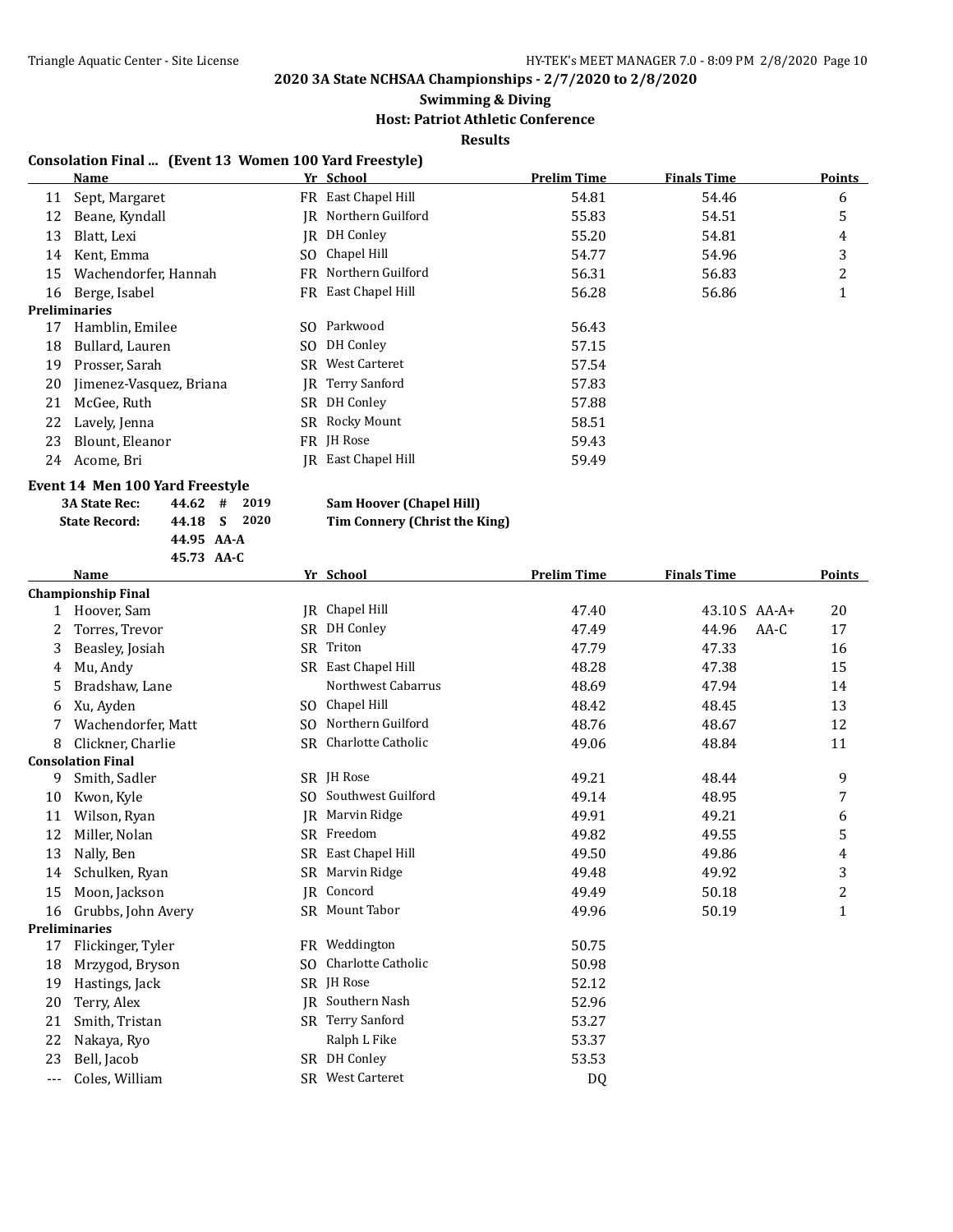# **Swimming & Diving Host: Patriot Athletic Conference Results**

#### **Event 15 Women 500 Yard Freestyle**

| 3A State Rec: 4:49.84 # |                | 2017 | <b>Emmaline Peterson (Hickory)</b> |
|-------------------------|----------------|------|------------------------------------|
| <b>State Record:</b>    | 4:40.98 S      | 2014 | Hannah Moore (Green Hope)          |
|                         | $4:52.18$ AA-A |      |                                    |
|                         | $4:56.85$ AA-C |      |                                    |

|    | <b>Name</b>         |    | Yr School             | <b>Seed Time</b> | <b>Finals Time</b> |         | Points |
|----|---------------------|----|-----------------------|------------------|--------------------|---------|--------|
|    | Hastings, Emma      |    | FR JH Rose            | 5:06.72          | 4:53.14            | $AA-C+$ | 20     |
| 2  | Sleime, Leyla       |    | FR Charlotte Catholic | 4:58.89          | 4:58.83            |         | 17     |
| 3  | Parmenter, Katelyn  |    | St Stephens           | 5:01.12          | 4:59.55            |         | 16     |
|    | Lange, Sophia       |    | SR Eastern Alamance   | 5:20.50          | 5:01.27            |         | 15     |
| 5. | Corrado, Mia        |    | Northwood             | 5:11.85          | 5:06.92            |         | 14     |
| 6  | Gornet, Sophia      |    | SO Charlotte Catholic | 5:07.37          | 5:06.96            |         | 13     |
|    | Regelsberger, Emily |    | SR East Chapel Hill   | 5:19.55          | 5:08.29            |         | 12     |
| 8  | Simmons, Taylor     |    | JR Cuthbertson        | 5:13.14          | 5:08.91            |         | 11     |
| 9  | Wilson, Peyton      |    | Rockingham County     | 5:07.01          | 5:09.29            |         | 9      |
| 10 | Duhamel, Caroline   | IR | Marvin Ridge          | 5:12.10          | 5:09.92            |         | 7      |
| 11 | Bush, Meredith      |    | FR Charlotte Catholic | 5:09.77          | 5:09.97            |         | 6      |
| 12 | Dichak, Sarah       |    | FR Charlotte Catholic | 5:13.50          | 5:11.40            |         | 5      |
| 13 | Griffey, Kate       |    | SO Weddington         | 5:11.15          | 5:12.77            |         | 4      |
| 14 | Ivey, Kristen       |    | FR DH Conley          | 5:17.08          | 5:17.36            |         | 3      |
| 15 | Cook, Kourtney      | IR | Southeast Guilford    | 5:21.24          | 5:17.70            |         | 2      |
| 16 | Falise, Grace       |    | FR Northern Durham    | 5:24.00          | 5:21.43            |         | 1      |
| 17 | McCarthy, Grace     |    | SO JH Rose            | 5:21.37          | 5:25.13            |         |        |
| 18 | Kornstein, Olivia   |    | SO Chapel Hill        | 5:24.51          | 5:26.22            |         |        |
| 19 | Rose, Mia           |    | SR Chapel Hill        | 5:25.51          | 5:26.70            |         |        |
| 20 | Martin, Lillie      |    | Clayton               | 5:40.04          | 5:38.45            |         |        |
| 21 | Neathery, Peyton    |    | FR New Hanover        | 5:44.23          | 5:48.59            |         |        |
| 22 | Ruppart, Eryn       |    | SO West Brunswick     | 6:03.13          | 5:56.76            |         |        |
| 23 | Kazel, Mia          |    | Jacksonville          | 6:06.99          | 6:07.88            |         |        |
| 24 | Curl, Allison       |    | SO Terry Sanford      | 6:08.23          | 6:21.20            |         |        |
|    |                     |    |                       |                  |                    |         |        |

#### **Event 16 Men 500 Yard Freestyle**

| 3A State Rec: 4:29.30 #      |                | 2018 |
|------------------------------|----------------|------|
| State Record: 4:18.70 S 2019 |                |      |
|                              | $4:28.38$ AA-A |      |
|                              | $4:33.10$ AA-C |      |

#### **3A State Rec: 4:29.30 # 2018 Curtis Wiltsey (Weddington) State Record: 4:18.70 S 2019 Ross Dant (Newton-Conover)**

|    | <b>Name</b>      |     | Yr School            | <b>Seed Time</b> | <b>Finals Time</b> | <b>Points</b> |
|----|------------------|-----|----------------------|------------------|--------------------|---------------|
|    | Forst, Preston   |     | SR Northern Guilford | 4:36.50          | $4:27.29# AA-A+$   | 20            |
|    | Bretzmann, Peter |     | JR Chapel Hill       | 4:40.57          | 4:29.83<br>$AA-C+$ | 17            |
| 3  | Gehrig, John     | SR  | Charlotte Catholic   | 4:39.78          | 4:32.77<br>$AA-C+$ | 16            |
| 4  | Exum, Russell    | SO. | <b>IH Rose</b>       | 4:39.87          | 4:35.03            | 15            |
| 5. | Gribble, Henry   | SR  | Northwest Cabarrus   | 4:43.51          | 4:43.90            | 14            |
| 6  | Falise, Nicholas | SR  | Northern Durham      | 4:48.55          | 4:46.01            | 13            |
|    | McKinney, Ian    | FR  | Marvin Ridge         | 4:52.34          | 4:46.95            | 12            |
| 8  | Holt, Ian        | IR  | Central Cabarrus     | 4:50.77          | 4:49.68            | 11            |
| 9  | Chang, Austin    |     | IR Chapel Hill       | 4:53.36          | 4:50.86            | 9             |
| 10 | Ranier, Harrison |     | Northwest Cabarrus   | 4:42.81          | 4:51.57            | 7             |
| 11 | McLuskie, Logan  | IR  | Weddington           | 4:52.07          | 4:52.09            | 6             |
| 12 | Dean, Kenan      | IR  | Sun Valley           | 4:48.58          | 4:54.52            | 5             |
| 13 | Glebus, Chris    | SO. | Northern Guilford    | 5:03.17          | 4:54.56            | 4             |
| 14 | Liang, Jonathan  |     | FR Chapel Hill       | 5:04.59          | 4:57.26            | 3             |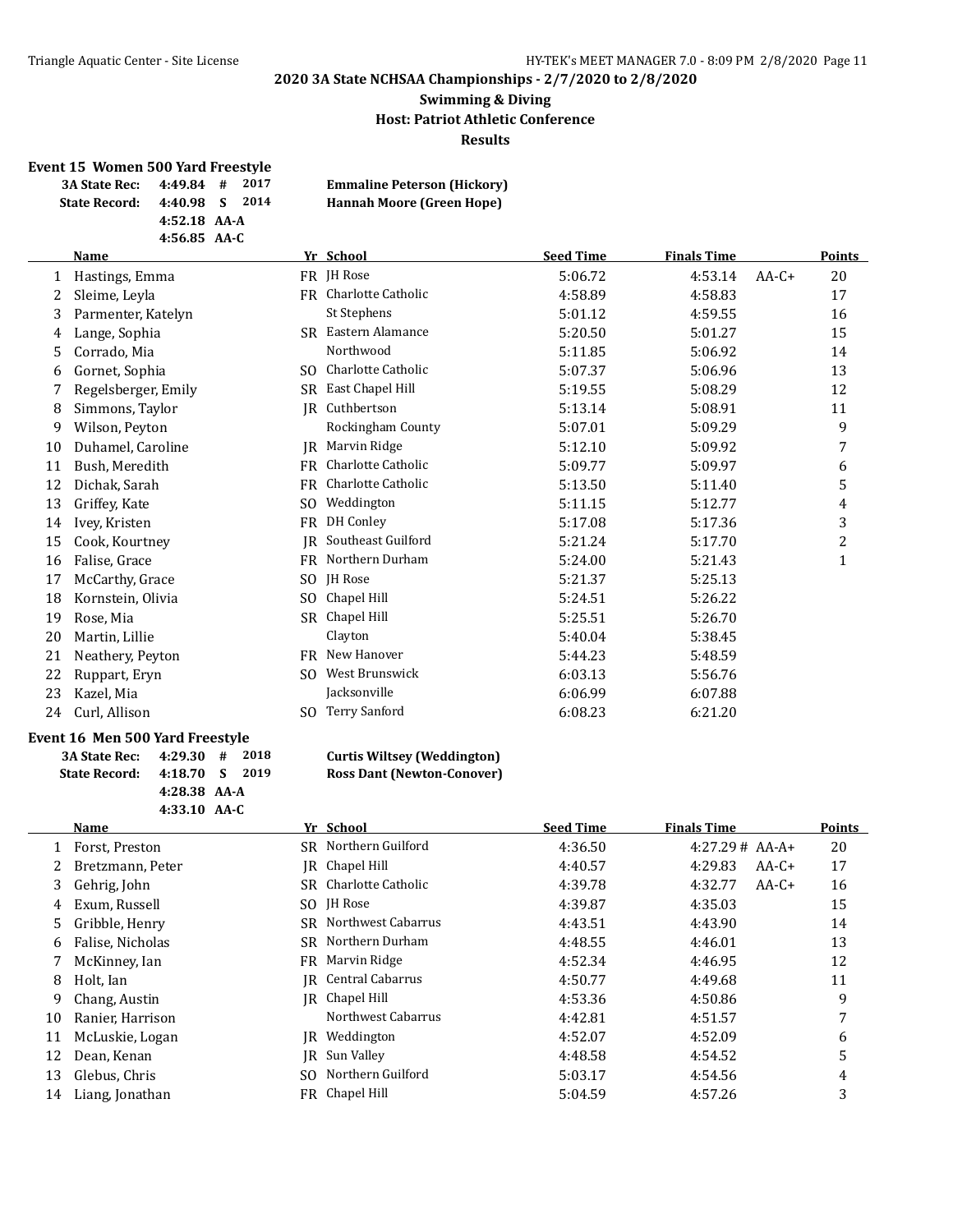# **Swimming & Diving Host: Patriot Athletic Conference Results**

#### **(Event 16 Men 500 Yard Freestyle)**

|    | Name               | Yr School           | <b>Seed Time</b> | <b>Finals Time</b> | <b>Points</b> |
|----|--------------------|---------------------|------------------|--------------------|---------------|
| 15 | Simon, Jack        | SO East Chapel Hill | 5:08.06          | 5:03.66            | າ             |
| 16 | Husketh, Dalton    | IR Northern Durham  | 5:11.86          | 5:08.21            |               |
| 17 | Kolomiyets, Israel | SR AC Reynolds      | 4:55.38          | 5:11.35            |               |
| 18 | Kazel, Max         | Jacksonville        | 5:30.84          | 5:32.96            |               |
| 19 | Smith, Jacob       | SR DH Conley        | 5:33.25          | 5:33.18            |               |
| 20 | Clifford, Ethan    | FR Havelock         | 5:32.57          | 5:36.45            |               |
| 21 | McBride, Liam      | SO Topsail          | 5:37.12          | 5:37.21            |               |
| 22 | Brown, Griffin     | West Johnston       | 5:40.22          | 5:45.00            |               |
| 23 | Taylor, Devon      | SR Topsail          | 5:46.53          | 5:49.59            |               |
| 24 | Taylor, Kai        | FR West Carteret    | 5:55.49          | 5:55.87            |               |

# **Event 17 Women 200 Yard Freestyle Relay**

| <b>3A State Rec:</b> | $1:34.39$ #<br>-2019 | Weddington                |
|----------------------|----------------------|---------------------------|
| <b>State Record:</b> | 1:33.22 S<br>2014    | <b>Charlotte Catholic</b> |
|                      | $1:35.36$ AA-A       |                           |
|                      | $1:36.94$ AA-C       |                           |

|    | <b>Team</b>               | <b>Relay</b>                 | <b>Prelim Time</b>      | <b>Finals Time</b>         | <b>Points</b> |
|----|---------------------------|------------------------------|-------------------------|----------------------------|---------------|
|    | <b>Championship Final</b> |                              |                         |                            |               |
|    | 1 Charlotte Catholic      |                              | 1:35.17                 | $1:34.30#$ AA-A+           | 40            |
|    | 1) Rhodes, Olivia JR      | 2) Borders, Hope JR          | 3) Parks, Abigail SR    | 4) Stout, Alina SR         |               |
| 2  | Cuthbertson               |                              | 1:38.01                 | 1:36.81<br>$AA-C+$         | 34            |
|    | 1) Thome, Alison SO       | 2) Browning, Jordan JR       | 3) Murray, Avery SO     | 4) Sandock, Leah SO        |               |
| 3  | Marvin Ridge              |                              | 1:39.31                 | 1:38.73                    | 32            |
|    | 1) Wagner, Grace SO       | 2) Tessin, Madeline SR       | 3) Calder, Lexi SR      | 4) Soniat, Olivia FR       |               |
|    | 4 Weddington              |                              | 1:39.95                 | 1:39.86                    | 30            |
|    | 1) Martinson, Ashley JR   | 2) Martinson, Kara FR        | 3) Frain, Gisella SO    | 4) Yoder, Kylie JR         |               |
| 5  | JH Rose                   |                              | 1:40.79                 | 1:41.14                    | 28            |
|    | 1) Hastings, Emma FR      | 2) Blackmon, Lilley Grace FR | 3) McCarthy, Grace SO   | 4) Smith, Madeline FR      |               |
| 6  | Chapel Hill               |                              | 1:41.95                 | 1:41.39                    | 26            |
|    | 1) Kent, Emma SO          | 2) Ames, Poppy SR            | 3) Gaur, Ambika SR      | 4) Xu, Savannah SO         |               |
|    | 7 Cox Mill                |                              | 1:40.90                 | 1:41.44                    | 24            |
|    | 1) Price, Alivia SR       | 2) Rogers, Addie JR          | 3) Ferguson, Ellie FR   | 4) Creel, Katie JR         |               |
| 8  | Sun Valley                |                              | 1:42.45                 | 1:42.96                    | 22            |
|    | 1) Herrforth, Rebecca FR  | 2) Dorman, Bricelyn FR       | 3) Dorman, Camdyn FR    | 4) McDowell, Allison SR    |               |
|    | <b>Consolation Final</b>  |                              |                         |                            |               |
| 9  | East Chapel Hill          |                              | 1:43.04                 | 1:42.75                    | 18            |
|    | 1) Sept, Margaret FR      | 2) Berge, Isabel FR          | 3) Sun, Meghan SR       | 4) Acome, Bri JR           |               |
|    | 10 Asheville              |                              | 1:44.36                 | 1:43.35                    | 14            |
|    | 1) Derry, Maureen         | 2) Fehlhaber, Inga JR        | 3) Callihan, Grace FR   | 4) Gang, Camryn            |               |
|    | 11 Mount Tabor            |                              | 1:45.36                 | 1:44.43                    | 12            |
|    | 1) McNeill, Emma SO       | 2) Whitworth, Frances SR     | 3) Wolf, Annie          | 4) Potter, Laurin          |               |
|    | 12 Southwest Guilford     |                              | 1:44.92                 | 1:44.52                    | 10            |
|    | 1) Murphy, Rylie SO       | 2) Mann, Haley SO            | 3) Higgins, Avery SO    | 4) Abbott, Tate SR         |               |
| 13 | Northern Guilford         |                              | 1:43.02                 | 1:44.90                    | 8             |
|    | 1) Teague, Helena FR      | 2) Wachendorfer, Hannah FR   | 3) Beane, Kyndall JR    | 4) Bene, Sophie JR         |               |
|    | 14 Concord                |                              | 1:45.73                 | 1:46.26                    | 6             |
|    | 1) Peurifoy, McKenzie SO  | 2) Lotfy, Christina SR       | 3) Halbach, Allyson SR  | 4) Burchfield, Caroline JR |               |
| 15 | DH Conley                 |                              | 1:46.40                 | 1:46.33                    | 4             |
|    | 1) Despres, Brooke SO     | 2) Hornick, Abigail FR       | 3) Dunnigan, Caitlyn FR | 4) Bullard, Lauren SO      |               |
| 16 | Northern Durham           |                              | 1:48.18                 | 1:48.53                    | 2             |
|    | 1) May, McKenna FR        | 2) Falise, Grace FR          | 3) Tarrant, Bailey SR   | 4) Ervin, Bridgette JR     |               |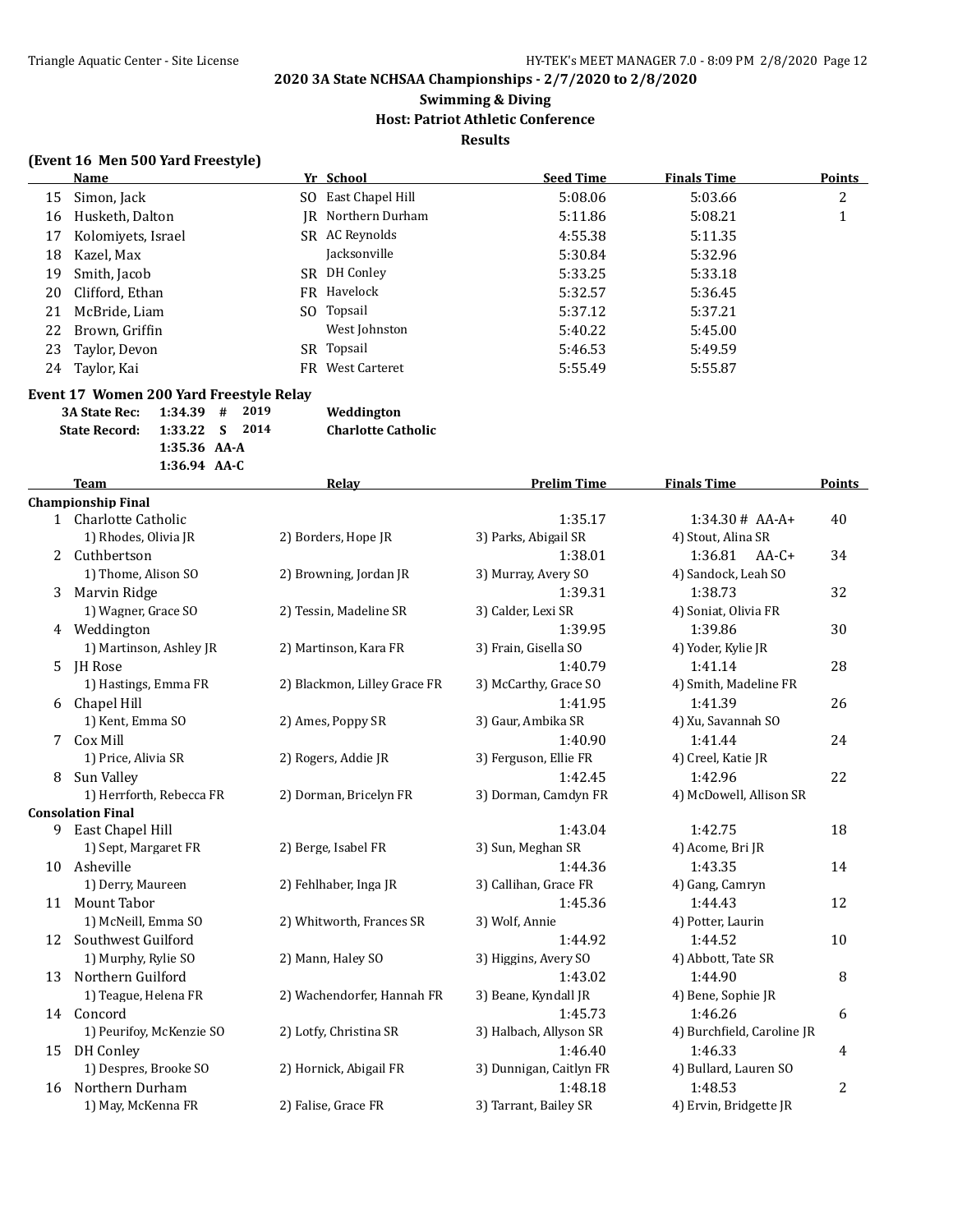# **Swimming & Diving**

**Host: Patriot Athletic Conference**

**Results**

#### **Preliminaries ... (Event 17 Women 200 Yard Freestyle Relay)**

|    | Team                                            | <b>Relay</b>                   | <b>Prelim Time</b>      | <b>Finals Time</b>             | Points |
|----|-------------------------------------------------|--------------------------------|-------------------------|--------------------------------|--------|
|    | <b>Preliminaries</b>                            |                                |                         |                                |        |
| 17 | South Brunswick                                 |                                | 1:49.39                 |                                |        |
|    | 1) Sherrod, Aubrey JR                           | 2) Overton, Hannah SO          | 3) Stone, Emma SO       | 4) Boldt, Liz SO               |        |
| 18 | <b>Union Pines</b>                              |                                | 1:49.61                 |                                |        |
|    | 1) Everhart, Ellie FR                           | 2) Phillips, Fletcher JR       | 3) Abner, Chloe FR      | 4) Everhart, Madeline SR       |        |
| 19 | Southeast Guilford                              |                                | 1:50.00                 |                                |        |
|    | 1) Southwell, Gracie SO                         | 2) Reid, Kloe JR               | 3) Patton, Sofia SR     | 4) Cook, Kourtney JR           |        |
|    | 20 Topsail                                      |                                | 1:51.77                 |                                |        |
|    | 1) Oakley, Julia SR                             | 2) Streck, Seleste FR          | 3) Newbill, Paiton SO   | 4) Hoover, Madison SR          |        |
|    | 21 Rocky Mount                                  |                                | 1:52.83                 |                                |        |
|    | 1) Lavely, Jenna SR                             | 2) Osterhout, Kathryn SR       | 3) Tyndall, Darcy SO    | 4) Lord, Clara JR              |        |
|    | 22 West Carteret                                |                                | 1:52.95                 |                                |        |
|    | 1) Higgs, Stella SO                             | 2) Pittman, Hayden             | 3) Knowles, Ryan        | 4) Prosser, Sarah SR           |        |
|    | 23 Ralph L Fike                                 |                                | 1:54.94                 |                                |        |
|    | 1) Hill, Catharine                              | 2) Hill, Chandler              | 3) Berry, Kate          | 4) Patton, Kaiya               |        |
|    | 24 Swansboro                                    |                                | 1:55.23                 |                                |        |
|    | 1) Taylor, Alyson SR                            | 2) Nelson, Bailey SR           | 3) Nelson, Makenna JR   | 4) Miyazaki, Hanaka JR         |        |
|    |                                                 |                                |                         |                                |        |
|    | Event 18 Men 200 Yard Freestyle Relay           |                                |                         |                                |        |
|    | 2019<br><b>3A State Rec:</b><br>1:26.05<br>$\#$ | <b>Marvin Ridge</b>            |                         |                                |        |
|    | 1:23.66 S 2014<br><b>State Record:</b>          | Rose, J. H.                    |                         |                                |        |
|    | 1:24.80 AA-A                                    |                                |                         |                                |        |
|    | 1:25.86 AA-C<br><b>Team</b>                     | Relay                          | <b>Prelim Time</b>      | <b>Finals Time</b>             | Points |
|    | <b>Championship Final</b>                       |                                |                         |                                |        |
|    | 1 Chapel Hill                                   |                                | 1:26.87                 | $1:25.23# AA-C+$               | 40     |
|    | 1) Xu, Ayden SO                                 | 2) Gerz-Escandon, Sebastian SR | 3) Volpe, Michael JR    | 4) Hoover, Sam JR              |        |
|    | 2 Marvin Ridge                                  |                                | 1:30.03                 | 1:28.51                        | 34     |
|    | 1) Poelke, Boyd SR                              | 2) Wilson, Ryan JR             | 3) Constantine, Kian FR | 4) Schulken, Ryan SR           |        |
| 3  | Southwest Guilford                              |                                | 1:30.57                 | 1:29.29                        | 32     |
|    | 1) Kwon, Kyle SO                                | 2) Jones, Jeff SR              | 3) Edwards, Jonathon FR | 4) Watson, William JR          |        |
|    |                                                 |                                |                         |                                |        |
|    | 4 JH Rose<br>1) Exum, Russell SO                | 2) Casey, Harris FR            | 1:30.16                 | 1:29.54<br>4) Smith, Sadler SR | 30     |
|    | Charlotte Catholic                              |                                | 3) Hastings, Jack SR    | 1:30.56                        | 28     |
| 5. | 1) Mrzygod, Bryson SO                           |                                | 1:30.85                 |                                |        |
|    |                                                 | 2) Duffy, Patrick SR           | 3) Denton, Jude JR      | 4) Clickner, Charlie SR        |        |
| 6  | East Chapel Hill                                |                                | 1:31.63                 | 1:31.86                        | 26     |
|    | 1) Batsaikhan, Charles JR                       | 2) Poteat, Max SR              | 3) Wohl, David SR       | 4) Nally, Ben SR               |        |
| 7  | Weddington                                      |                                | 1:31.44                 | 1:32.08                        | 24     |
|    | 1) McLuskie, Logan JR                           | 2) Madrigal, Joshua SO         | 3) Griffey, Alex SR     | 4) Keisler, Greyson SR         |        |
| 8  | Mount Tabor                                     |                                | 1:32.98                 | 1:32.24                        | 22     |
|    | 1) Whitworth, Nate                              | 2) Grubbs, John Avery SR       | 3) Armentrout, Owen SO  | 4) Armentrout, Will SR         |        |
|    | <b>Consolation Final</b>                        |                                |                         |                                |        |
| 9  | Concord                                         |                                | 1:33.09                 | 1:32.14                        | 18     |
|    | 1) DeCubellis, Eli SO                           | 2) Scardina, Nate SR           | 3) Moon, Jackson JR     | 4) Vincent, Ben JR             |        |
|    | 10 Freedom                                      |                                | 1:33.91                 | 1:33.34                        | 14     |
|    | 1) Kuehnert, Samuel SR                          | 2) Hawkins, Kai JR             | 3) Miller, Emerson FR   | 4) Miller, Nolan SR            |        |
|    | 11 JM Robinson                                  |                                | 1:33.89                 | 1:33.93                        | 12     |
|    | 1) Forsey, Christopher SO                       | 2) Nelson, Jack JR             | 3) Spokas, Timothy FR   | 4) Connelly, Robert JR         |        |
|    | 12 Northern Durham                              |                                | 1:34.56                 | 1:34.34                        | 10     |
|    | 1) Husketh, Dalton JR                           | 2) Coburn, Andrew SR           | 3) Cain, Jackson JR     | 4) Falise, Nicholas SR         |        |
|    |                                                 |                                |                         |                                |        |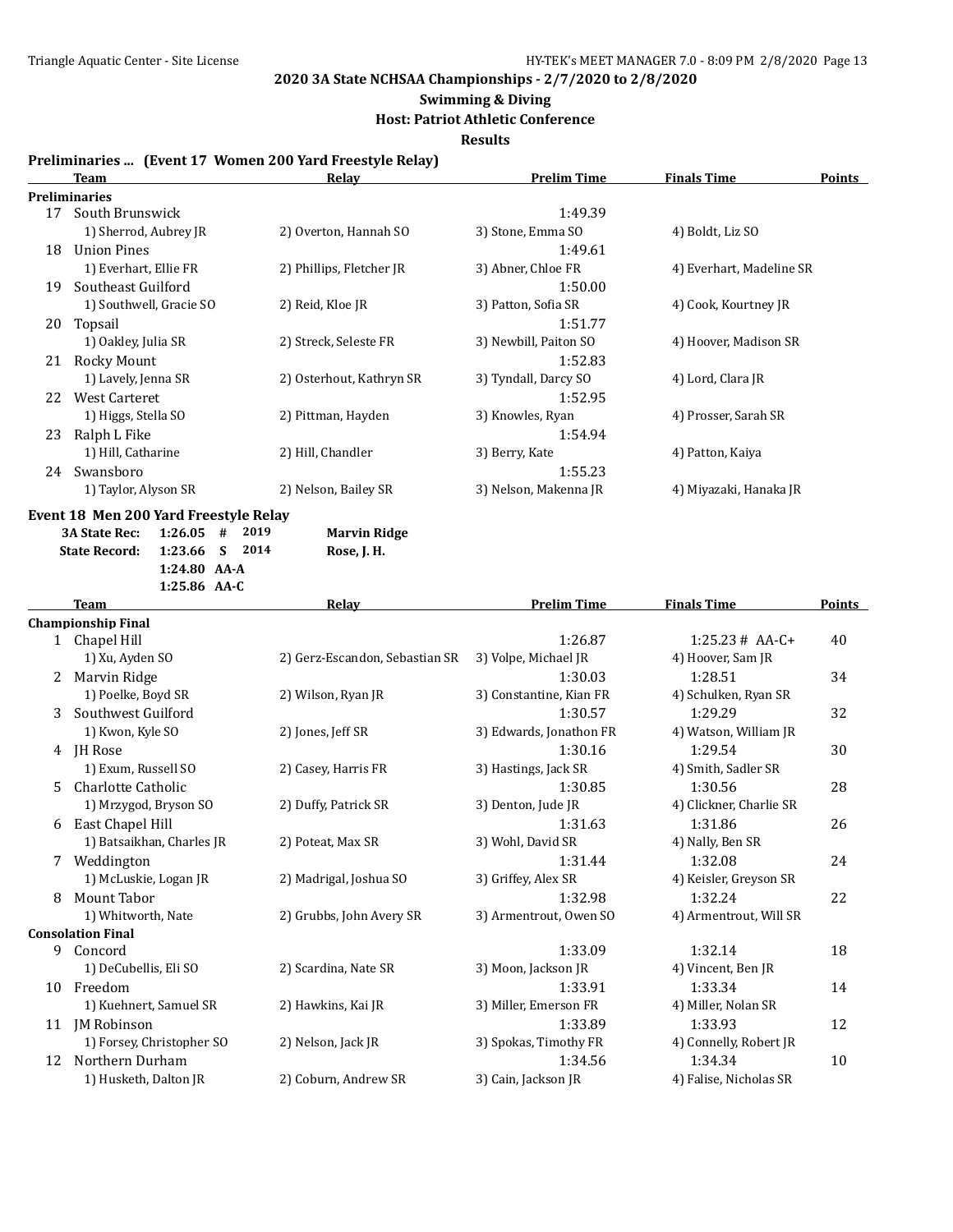#### **Swimming & Diving**

**Host: Patriot Athletic Conference**

**Results**

#### **Consolation Final ... (Event 18 Men 200 Yard Freestyle Relay)**

|    | <b>Team</b>                   | <b>Relay</b>             | <b>Prelim Time</b>      | <b>Finals Time</b>       | <b>Points</b>  |
|----|-------------------------------|--------------------------|-------------------------|--------------------------|----------------|
| 13 | Northern Guilford             |                          | 1:34.23                 | 1:35.28                  | 8              |
|    | 1) Pollina, Ethan SO          | 2) Gentry, Bradley JR    | 3) Glebus, Chris SO     | 4) Wachendorfer, Matt SO |                |
| 14 | TC Roberson                   |                          | 1:36.15                 | 1:35.65                  | 6              |
|    | 1) Lusick, Michael SR         | 2) Browning, Aiden JR    | 3) Interlicchia, Sam SR | 4) Porter, Adam SR       |                |
| 15 | South Iredell                 |                          | 1:35.35                 | 1:35.69                  | 4              |
|    | 1) Camporeale, Christopher JR | 2) Roussel, Timothee SR  | 3) Krampert, Caden SO   | 4) Muller, Nick          |                |
| 16 | DH Conley                     |                          | 1:35.70                 | 1:36.56                  | $\overline{c}$ |
|    | 1) Tillery, Seth SR           | 2) Bell, Jacob SR        | 3) Bryson, Toby SR      | 4) Cook, Turner JR       |                |
|    | <b>Preliminaries</b>          |                          |                         |                          |                |
| 17 | Cleveland                     |                          | 1:36.21                 |                          |                |
|    | 1) Davis, Colby SR            | 2) Holder, Sam SR        | 3) Dewees, Riley SR     | 4) Embler, Alex SR       |                |
| 18 | Clayton                       |                          | 1:36.52                 |                          |                |
|    | 1) Fitzhugh, Ryan             | 2) Williams, Wyatt       | 3) Williams, Noah       | 4) Lower, Jesse          |                |
| 19 | Western Guilford              |                          | 1:38.66                 |                          |                |
|    | 1) Ballesteros, Daniel JR     | 2) Ferguson, Etan FR     | 3) Dulin, Collin JR     | 4) Kashubara, Zach SO    |                |
| 20 | Topsail                       |                          | 1:40.44                 |                          |                |
|    | 1) Hoover, Forrest SO         | 2) DeLeon, Tristen FR    | 3) MacVaugh, Bailey SO  | 4) Butler, Trenton JR    |                |
| 21 | <b>Union Pines</b>            |                          | 1:40.83                 |                          |                |
|    | 1) Prevatte, Jarrett SR       | 2) Culler, Charles SR    | 3) Graham, Dalton JR    | 4) Park, Daniel FR       |                |
| 22 | <b>Rocky Mount</b>            |                          | 1:42.49                 |                          |                |
|    | 1) Mangano, Quintin SR        | 2) Sieracki, Benjamin SR | 3) Martinez, Josh SO    | 4) Tedford, JT JR        |                |
| 23 | South Brunswick               |                          | 1:43.15                 |                          |                |
|    | 1) Mason, Chance FR           | 2) Dixon, Luke SR        | 3) Stidham, Carl SR     | 4) Kuhn, Lucas SR        |                |
| 24 | <b>West Carteret</b>          |                          | 1:45.44                 |                          |                |
|    | 1) Morrow, Chase JR           | 2) Ellis, Colton FR      | 3) Taylor, Lukas FR     | 4) Law, Cooper FR        |                |

#### **Event 19 Women 100 Yard Backstroke**

| <b>3A State Rec:</b> |            | $53.70$ # 2018 | [ulia] |
|----------------------|------------|----------------|--------|
| <b>State Record:</b> |            | 51.38 S 2020   | Claire |
|                      | 54.80 AA-A |                |        |
|                      | 55.92 AA-C |                |        |

**Menkhaus (Char Catholic) State Record: 51.38 S 2020 Claire Curzan(Cardinal Gibbons**

|    | Name                      |      | Yr School         | <b>Prelim Time</b> | <b>Finals Time</b> |         | <b>Points</b> |
|----|---------------------------|------|-------------------|--------------------|--------------------|---------|---------------|
|    | <b>Championship Final</b> |      |                   |                    |                    |         |               |
|    | Schoppa, Maura            | SO.  | Northern Guilford | 56.84              | 55.85              | $AA-C+$ | 20            |
|    | Yandle, Ava               | IR   | Piedmont          | 56.41              | 55.92              | $AA-C+$ | 17            |
| 3  | Mumford, Susan            | SR   | Marvin Ridge      | 56.71              | 56.19              |         | 16            |
| 4  | Browning, Jordan          | IR   | Cuthbertson       | 56.74              | 57.10              |         | 15            |
| 5. | Scalise, Anna Beth        | SR   | Marvin Ridge      | 58.84              | 58.11              |         | 14            |
| 6  | Xu, Savannah              | SO.  | Chapel Hill       | 57.75              | 58.62              |         | 13            |
|    | Pennington, Isabel        | SR   | Parkland          | 59.36              | 59.21              |         | 12            |
| 8  | Schlitt, Kayla            | SR   | TC Roberson       | 58.85              | 59.72              |         | 11            |
|    | <b>Consolation Final</b>  |      |                   |                    |                    |         |               |
| 9  | Price, Alivia             | SR - | Cox Mill          | 59.70              | 59.22              |         | 9             |
| 10 | Murray, Avery             | SO.  | Cuthbertson       | 59.57              | 59.26              |         | 7             |
| 11 | Corrado, Mia              |      | Northwood         | 59.60              | 59.69              |         | 6             |
| 12 | Fehlhaber, Inga           | IR   | Asheville         | 59.61              | 59.79              |         | 5             |
| 13 | Georgallis, Sofia         | FR   | East Chapel Hill  | 59.73              | 1:00.31            |         | 4             |
| 14 | Boldt, Liz                | SO.  | South Brunswick   | 1:02.38            | 1:02.10            |         | 3             |
| 15 | Heetderks, Claire         | SO.  | East Chapel Hill  | 1:01.79            | 1:02.26            |         | 2             |
| 16 | Sept, Audrey              | SR   | East Chapel Hill  | 1:02.37            | 1:02.35            |         | 1             |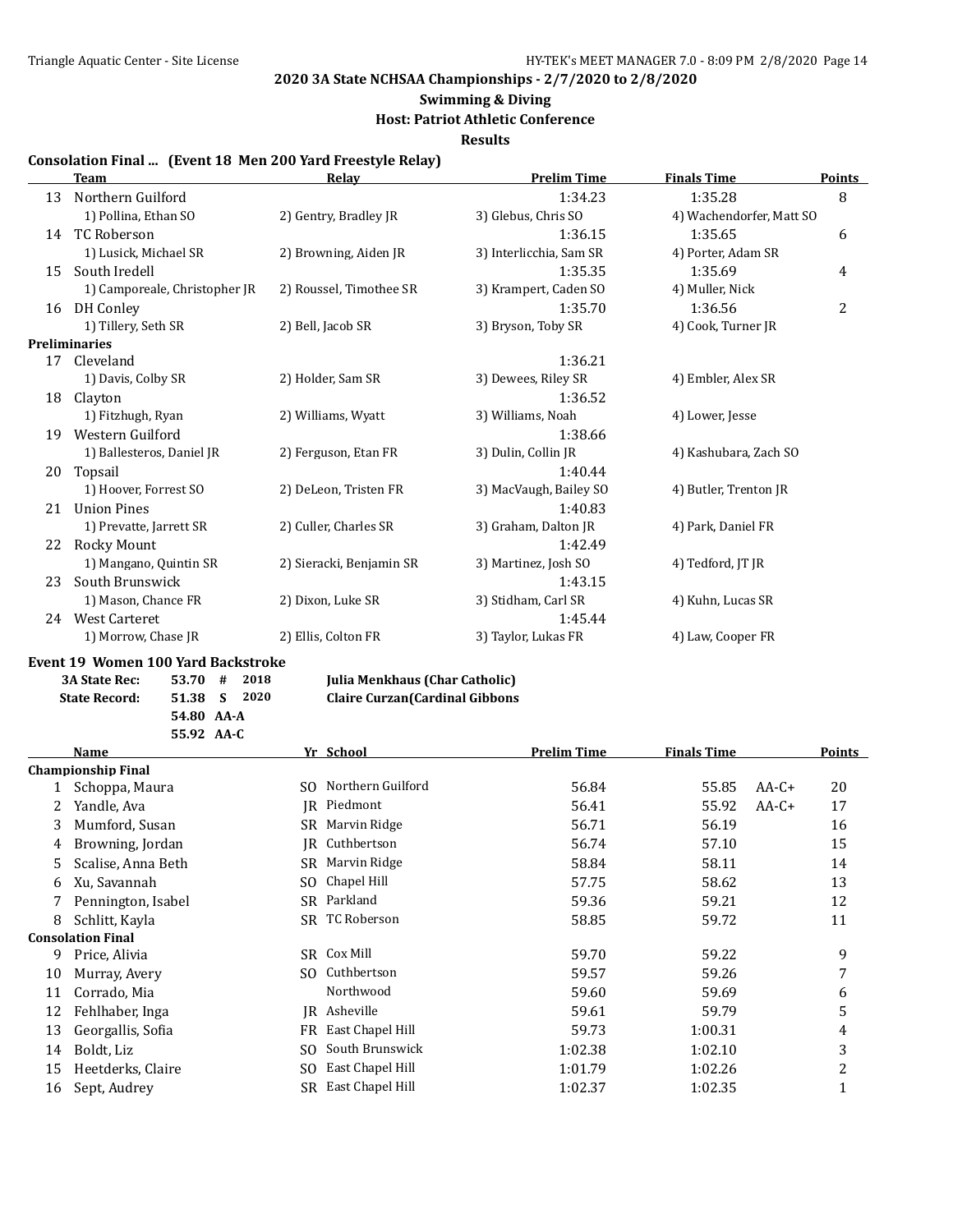**Swimming & Diving**

**Host: Patriot Athletic Conference**

**Results**

#### **Preliminaries ... (Event 19 Women 100 Yard Backstroke)**

|     | Name                 | Yr School           | <b>Prelim Time</b> | <b>Finals Time</b> | <b>Points</b> |
|-----|----------------------|---------------------|--------------------|--------------------|---------------|
|     | <b>Preliminaries</b> |                     |                    |                    |               |
| 17  | Shook, Amelia        | IR Cape Fear        | 1:02.62            |                    |               |
| 18  | Blatt, Lexi          | IR DH Conley        | 1:02.70            |                    |               |
| 19. | Stafford, Kathryn    | IR Western Alamance | 1:02.82            |                    |               |
| 20  | Hoover, Madison      | SR Topsail          | 1:02.94            |                    |               |
| 21  | Clifford, Sarah      | SR Havelock         | 1:03.21            |                    |               |
|     | 22 Dennison, Helen   | SO DH Conley        | 1:05.37            |                    |               |
| 23  | Martin, Lillie       | Clayton             | 1:06.93            |                    |               |
| 24  | Neathery, Peyton     | FR New Hanover      | 1:07.65            |                    |               |
|     |                      |                     |                    |                    |               |

#### **Event 20 Men 100 Yard Backstroke**

| <b>3A State Rec:</b> | 48.58 # 2018 |  |  |
|----------------------|--------------|--|--|
| <b>State Record:</b> | 48.44 S 2019 |  |  |
|                      | 49.38 AA-A   |  |  |
|                      | 50.37 AA-C   |  |  |

# **3A State Rec: 48.58 # 2018 Noah Henderson (W. Alamance)**

**State Record: 48.44 S 2019 David Wahlen (Athens Drive)**

|    | <b>Name</b>               |                | Yr School             | <b>Prelim Time</b> | <b>Finals Time</b> | <b>Points</b>  |
|----|---------------------------|----------------|-----------------------|--------------------|--------------------|----------------|
|    | <b>Championship Final</b> |                |                       |                    |                    |                |
|    | Meehan, Jack              |                | SR Charlotte Catholic | 51.04              | 51.07              | 20             |
| 2  | Moore, Joseph             | SR             | South Iredell         | 51.56              | 51.20              | 17             |
| 3  | Lucky, Andrew             |                | SR Concord            | 52.35              | 51.93              | 16             |
| 4  | Mu, Andy                  | SR.            | East Chapel Hill      | 52.95              | 52.20              | 15             |
| 5  | Brewer, Brayden           | IR.            | Marvin Ridge          | 54.15              | 53.79              | 14             |
| 6  | Armentrout, Will          | SR             | Mount Tabor           | 54.56              | 54.76              | 13             |
| 7  | Holt, Ian                 | IR.            | Central Cabarrus      | 54.71              | 55.04              | 12             |
| 8  | Despres, Garrett          |                | SR DH Conley          | 54.70              | 55.08              | 11             |
|    | <b>Consolation Final</b>  |                |                       |                    |                    |                |
| 9  | Whitworth, Nate           |                | Mount Tabor           | 55.03              | 54.92              | 9              |
| 10 | Davis, Matthew            | IR             | Topsail               | 56.25              | 55.00              | 7              |
| 11 | Poteat, Max               |                | SR East Chapel Hill   | 55.39              | 55.19              | 6              |
| 12 | Maddrey, Ethan            | SR             | Hunt                  | 55.46              | 55.34              | 5              |
| 13 | Lacjak, Nolan             | IR             | Marvin Ridge          | 56.25              | 55.38              | 4              |
| 14 | Jimison, Noah             | SR             | Orange                | 55.96              | 55.65              | 3              |
| 15 | Forsey, Christopher       | SO.            | <b>JM Robinson</b>    | 55.95              | 55.87              | $\overline{c}$ |
| 16 | Brown, Riley              |                | SR DH Conley          | 55.81              | 56.09              | $\mathbf{1}$   |
|    | <b>Preliminaries</b>      |                |                       |                    |                    |                |
| 15 | Smith, Sadler             |                | SR JH Rose            | 56.06              |                    |                |
| 18 | Stein, Matthew            | IR             | Cuthbertson           | 56.35              |                    |                |
| 19 | Jeffries, Andrew          | SR             | Lee County            | 56.51              |                    |                |
| 20 | Grubbs, John Avery        | <b>SR</b>      | Mount Tabor           | 58.34              |                    |                |
| 21 | Armentrout, Owen          | S <sub>O</sub> | Mount Tabor           | 1:00.02            |                    |                |
| 22 | Francis, Sanjeev          | <b>IR</b>      | Hunt                  | 1:00.56            |                    |                |
| 23 | Hines, Carter             | SO.            | South Johnston        | 1:04.43            |                    |                |
| 24 | Fitzhugh, Ryan            |                | Clayton               | 1:04.97            |                    |                |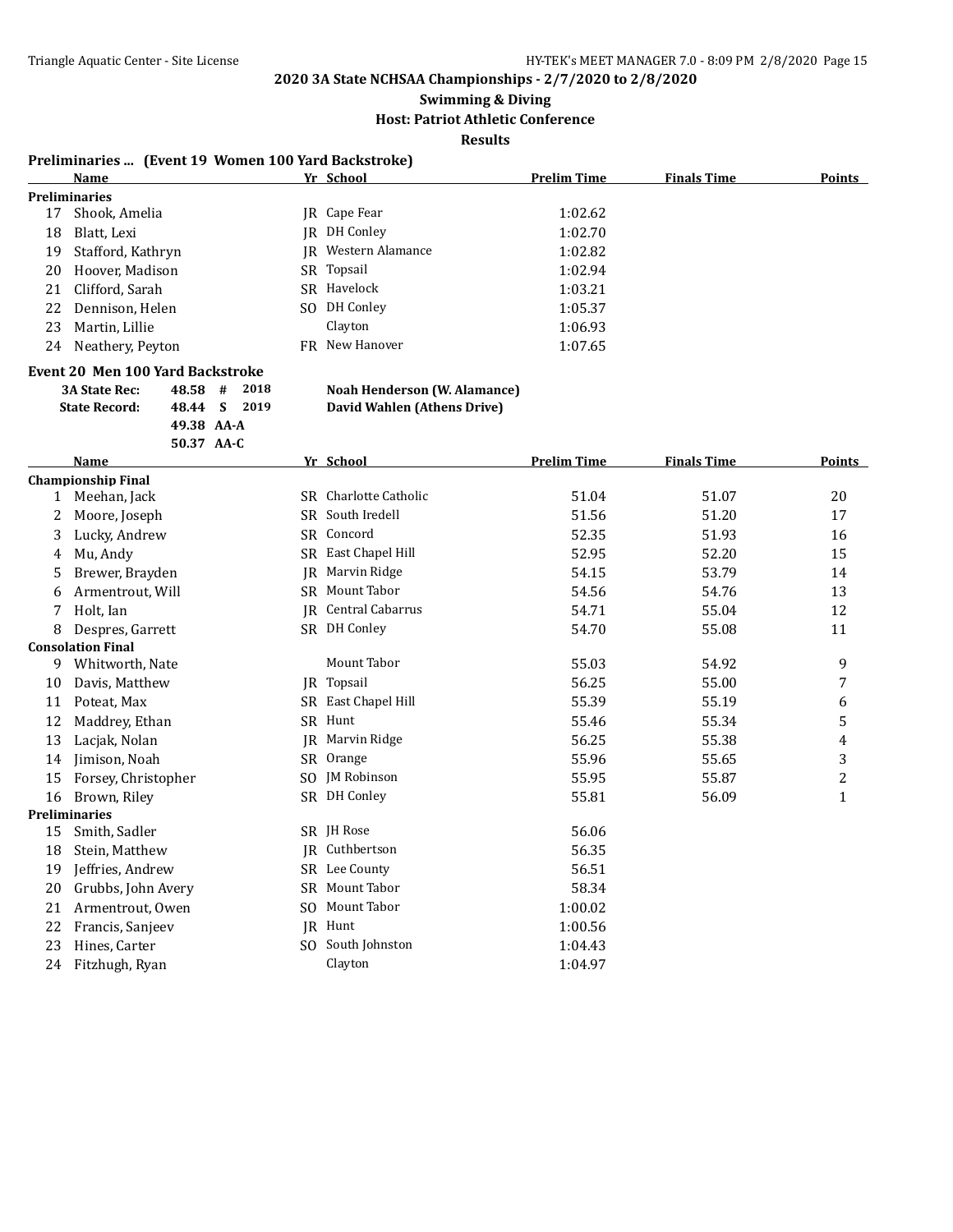# **Swimming & Diving**

**Host: Patriot Athletic Conference**

**Results**

|  | Event 20S Men 100 Yard Backstroke Swim-off |  |
|--|--------------------------------------------|--|
|--|--------------------------------------------|--|

| Name                 |                 | Yr School                   | <b>Seed Time</b> | <b>Finals Time</b> |
|----------------------|-----------------|-----------------------------|------------------|--------------------|
|                      | 50.37 AA-C      |                             |                  |                    |
|                      | 49.38 AA-A      |                             |                  |                    |
| <b>State Record:</b> | 2019<br>48.44 S | David Wahlen (Athens Drive) |                  |                    |
| <b>3A State Rec:</b> | 2006<br>48.78 # | Eugene Godsoe (SE Guilford) |                  |                    |

#### **- Swim-off** 1 Davis, Matthew JR Topsail 56.25 55.15 2 Lacjak, Nolan **JR** Marvin Ridge 56.25 55.32

#### **Event 21 Women 100 Yard Breaststroke**

**3A State Rec: 1:02.15 # 2016 Caroline Hauder (Marvin Ridge) State Record: 1:01.26 S 2020 Grace Rainey (Hough, W.A.) 1:02.58 AA-A 1:03.80 AA-C**

#### **Championship Final**

|    | <b>Name</b>               |           | Yr School            | <b>Prelim Time</b> | <b>Finals Time</b> |      | <b>Points</b>  |
|----|---------------------------|-----------|----------------------|--------------------|--------------------|------|----------------|
|    | <b>Championship Final</b> |           |                      |                    |                    |      |                |
| 1  | Hamblin, Kaylee           |           | IR Parkwood          | 1:02.23            | 1:02.33            | AA-A | 20             |
| 2  | Gaskey, Isabella          | SR        | Central Cabarrus     | 1:04.77            | 1:04.30            |      | 17             |
| 3  | Kudela, Caroline          | SO.       | Weddington           | 1:06.20            | 1:05.51            |      | 16             |
| 4  | Arwood, Fiona             | SR.       | <b>TC Roberson</b>   | 1:05.99            | 1:05.61            |      | 15             |
| 5  | Sanders, Sydney           | FR        | Charlotte Catholic   | 1:06.75            | 1:06.61            |      | 14             |
| 6  | Cresci, Kenzie            | <b>SR</b> | South Iredell        | 1:07.32            | 1:06.98            |      | 13             |
| 7  | Calder, Lexi              | SR.       | Marvin Ridge         | 1:07.10            | 1:07.36            |      | 12             |
| 8  | Schoppa, Abby             | SR.       | Northern Guilford    | 1:07.38            | 1:07.61            |      | 11             |
|    | <b>Consolation Final</b>  |           |                      |                    |                    |      |                |
| 9  | Ervin, Bridgette          | IR        | Northern Durham      | 1:07.56            | 1:07.08            |      | 9              |
| 10 | Benton, Meredith          | <b>FR</b> | Marvin Ridge         | 1:07.53            | 1:07.68            |      | 7              |
| 11 | Earnshaw, Suzanne         |           | Northwood            | 1:08.26            | 1:07.78            |      | 6              |
| 12 | Hannan, Zoe               | IR        | East Chapel Hill     | 1:09.49            | 1:09.26            |      | 5              |
| 13 | Holmes, Mary              | SO.       | East Chapel Hill     | 1:09.24            | 1:09.84            |      | 4              |
| 14 | Ivey, Kristen             | <b>FR</b> | DH Conley            | 1:09.78            | 1:10.36            |      | 3              |
| 15 | Ballard, Meghan           | IR        | Western Alamance     | 1:10.85            | 1:12.79            |      | $\overline{c}$ |
| 16 | Walker, Brooke            |           | JR Orange            | 1:12.87            | 1:13.28            |      | $\mathbf{1}$   |
|    | <b>Preliminaries</b>      |           |                      |                    |                    |      |                |
| 17 | Wolf, Annie               |           | Mount Tabor          | 1:12.96            |                    |      |                |
| 18 | Camacho, Eppy             | FR.       | New Hanover          | 1:13.60            |                    |      |                |
| 19 | Higgs, Stella             | SO.       | <b>West Carteret</b> | 1:15.19            |                    |      |                |
| 20 | Taylor, Alyson            | <b>SR</b> | Swansboro            | 1:15.51            |                    |      |                |
| 21 | Maybee, Delaney           |           | JR Havelock          | 1:16.53            |                    |      |                |
| 22 | Goodwin, Claire           |           | Clayton              | 1:16.91            |                    |      |                |
| 23 | Curl, Allison             | SO.       | <b>Terry Sanford</b> | 1:22.13            |                    |      |                |
| 24 | Autry, Samantha           |           | Jacksonville         | 1:22.21            |                    |      |                |
|    |                           |           |                      |                    |                    |      |                |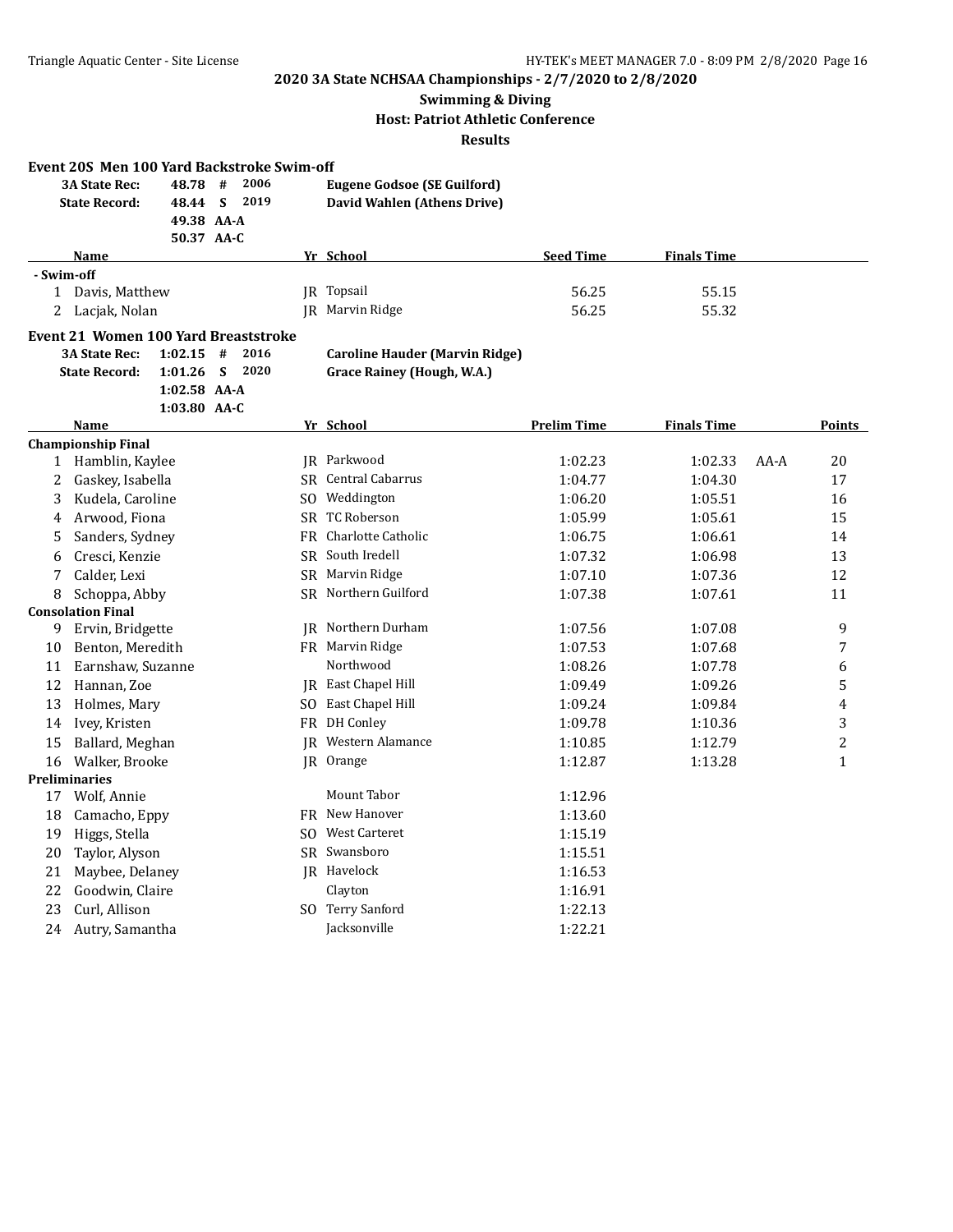## **Swimming & Diving Host: Patriot Athletic Conference Results**

#### **Event 22 Men 100 Yard Breaststroke**

| <b>3A State Rec:</b><br>56.02   | #          | 2018 | <b>Colson Zucker (South Iredell)</b> |
|---------------------------------|------------|------|--------------------------------------|
| <b>State Record:</b><br>53.65 S |            | 2020 | Tim Connery (Christ the King)        |
|                                 | 55.84 AA-A |      |                                      |
|                                 | 56.98 AA-C |      |                                      |

| Name                 |                                                                        |                  | <b>Prelim Time</b>                                                                                                                                                  | <b>Finals Time</b> |         | Points      |
|----------------------|------------------------------------------------------------------------|------------------|---------------------------------------------------------------------------------------------------------------------------------------------------------------------|--------------------|---------|-------------|
|                      |                                                                        |                  |                                                                                                                                                                     |                    |         |             |
| Lucky, Matthew       |                                                                        |                  | 57.25                                                                                                                                                               | 56.49              | $AA-C+$ | 20          |
| Volpe, Michael       |                                                                        |                  | 59.66                                                                                                                                                               | 57.60              |         | 17          |
| Gleason, Declan      |                                                                        | Franklinton      | 59.69                                                                                                                                                               | 59.10              |         | 16          |
| Vye, Nicholas        |                                                                        |                  | 59.63                                                                                                                                                               | 59.21              |         | 15          |
| Piscitelli, Nicholas | IR                                                                     | Marvin Ridge     | 59.50                                                                                                                                                               | 59.62              |         | 14          |
| Lower, Jesse         |                                                                        | Clayton          | 1:00.21                                                                                                                                                             | 1:00.54            |         | 13          |
| Harmon, Luke         |                                                                        |                  | 1:01.21                                                                                                                                                             | 1:01.28            |         | 12          |
| Bunner, Devin        |                                                                        | Cedar Ridge      | 1:00.83                                                                                                                                                             | 1:01.38            |         | 11          |
|                      |                                                                        |                  |                                                                                                                                                                     |                    |         |             |
| Vincent, Ben         | IR                                                                     | Concord          | 1:01.43                                                                                                                                                             | 1:01.87            |         | 9           |
| Geib, Matthew        | IR                                                                     | Orange           | 1:02.64                                                                                                                                                             | 1:01.99            |         | 7           |
| Keisler, Greyson     | SR.                                                                    | Weddington       | 1:02.99                                                                                                                                                             | 1:02.09            |         | 6           |
| Krampert, Caden      | SO.                                                                    | South Iredell    | 1:02.78                                                                                                                                                             | 1:02.43            |         | 5           |
| Batsaikhan, Charles  | IR.                                                                    | East Chapel Hill | 1:02.60                                                                                                                                                             | 1:02.82            |         | 4           |
| Kolomiyets, Israel   |                                                                        |                  | 1:01.40                                                                                                                                                             | 1:03.45            |         | 3           |
| Price, Nick          | IR                                                                     | Cox Mill         | 1:02.93                                                                                                                                                             | 1:03.56            |         | 2           |
| Cook, Turner         |                                                                        |                  | 1:03.53                                                                                                                                                             | 1:03.73            |         | $\mathbf 1$ |
|                      |                                                                        |                  |                                                                                                                                                                     |                    |         |             |
| Roman, Cross         | SR.                                                                    | Orange           | 1:04.87                                                                                                                                                             |                    |         |             |
| Cassell, Morgan      |                                                                        | Swansboro        | 1:04.89                                                                                                                                                             |                    |         |             |
| Pollina, Ethan       |                                                                        |                  | 1:05.27                                                                                                                                                             |                    |         |             |
| Xu, Daniel           | SO.                                                                    | Chapel Hill      | 1:06.73                                                                                                                                                             |                    |         |             |
| Davis, Colby         | SR.                                                                    | Cleveland        | 1:07.57                                                                                                                                                             |                    |         |             |
| Tong, Ben            |                                                                        | Hunt             | 1:10.23                                                                                                                                                             |                    |         |             |
| Kimmel, Bradley      | SR.                                                                    | Topsail          | 1:13.17                                                                                                                                                             |                    |         |             |
| Gladkowski, William  |                                                                        |                  | DQ                                                                                                                                                                  |                    |         |             |
|                      | <b>Championship Final</b><br><b>Consolation Final</b><br>Preliminaries |                  | Yr School<br>SO Concord<br>JR Chapel Hill<br>JR Parkland<br>JR Ashbrook<br>SR AC Reynolds<br><b>IR DH Conley</b><br>IR<br>SO Northern Guilford<br>IR<br>JR Havelock |                    |         |             |

#### **Event 23 Women 400 Yard Freestyle Relay**

| 3A State Rec: 3:24.61 # 2013 |                |  | <b>Charlotte Catholic</b> |
|------------------------------|----------------|--|---------------------------|
| State Record: 3:22.15 S 2014 |                |  | <b>Charlotte Catholic</b> |
|                              | $3:27.65$ AA-A |  |                           |
|                              | $3:31.02$ AA-C |  |                           |

|   | Team                      | Relay                   | <b>Prelim Time</b>       | <b>Finals Time</b>        | Points |
|---|---------------------------|-------------------------|--------------------------|---------------------------|--------|
|   | <b>Championship Final</b> |                         |                          |                           |        |
|   | Charlotte Catholic        |                         | 3:31.57                  | 3:27.08<br>$AA-A+$        | 40     |
|   | 1) Stout, Alina SR        | 2) Dichak, Victoria SR  | 3) Menkhaus, Madeline JR | 4) Parks, Abigail SR      |        |
|   | Cuthbertson               |                         | 3:30.83                  | 3:31.25                   | 34     |
|   | 1) Thome, Alison SO       | 2) Sandock, Leah SO     | 3) Browning, Jordan JR   | 4) Ricciardi, Carolina JR |        |
| 3 | Marvin Ridge              |                         | 3:35.85                  | 3:32.88                   | 32     |
|   | 1) Wagner, Grace SO       | 2) Tessin, Madeline SR  | 3) Scalise, Anna Beth SR | 4) Mumford, Susan SR      |        |
| 4 | Weddington                |                         | 3:36.17                  | 3:33.53                   | 30     |
|   | 1) Martinson, Kara FR     | 2) Martinson, Ashley JR | 3) Frain, Gisella SO     | 4) Kudela, Caroline SO    |        |
| 5 | <b>IH</b> Rose            |                         | 3:36.14                  | 3:36.41                   | 28     |
|   | 1) Hastings, Emma FR      | 2) DeVente, Nioelle SO  | 3) McCarthy, Grace SO    | 4) Smith, Madeline FR     |        |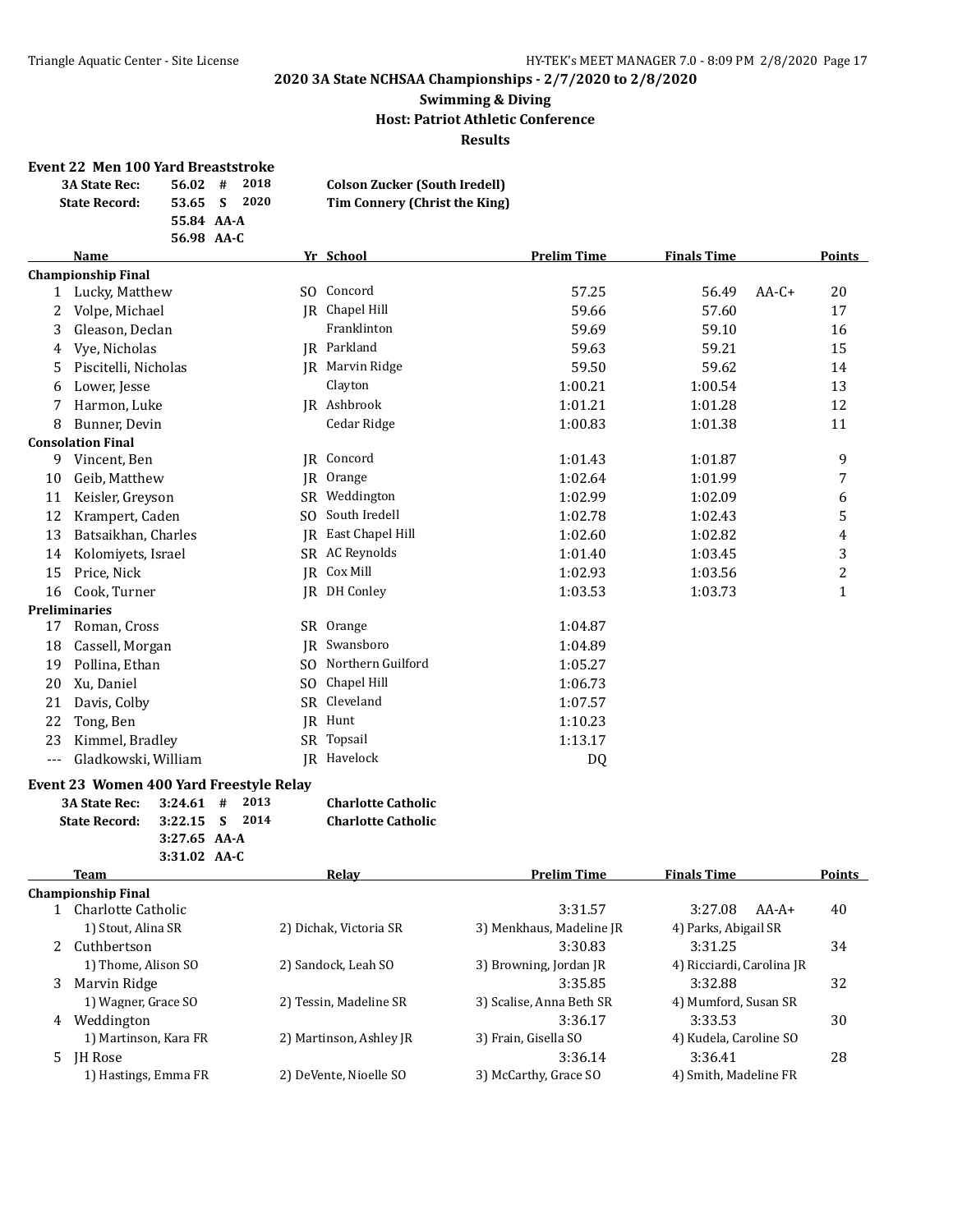**Swimming & Diving**

**Host: Patriot Athletic Conference**

**Results**

# **Championship Final ... (Event 23 Women 400 Yard Freestyle Relay)**

|                           | <b>Team</b>                                     | Relay                    | <b>Prelim Time</b>          | <b>Finals Time</b>            | <b>Points</b> |
|---------------------------|-------------------------------------------------|--------------------------|-----------------------------|-------------------------------|---------------|
| 6                         | Northwood                                       |                          | 3:40.13                     | 3:36.86                       | 26            |
|                           | 1) Corrado, Mia                                 | 2) Hoeg, Gwen            | 3) Earnshaw, Suzanne        | 4) Earnshaw, Julia            |               |
| 7                         | East Chapel Hill                                |                          | 3:42.02                     | 3:40.88                       | 24            |
| 1) Regelsberger, Emily SR |                                                 | 2) Berge, Isabel FR      | 3) Sept, Audrey SR          | 4) Sept, Margaret FR          |               |
| 8                         | Northern Guilford                               |                          | 3:41.48                     | 3:41.87                       | 22            |
|                           | 1) Schoppa, Maura SO                            | 2) Teague, Helena FR     | 3) Beane, Kyndall JR        | 4) Schoppa, Abby SR           |               |
|                           | <b>Consolation Final</b>                        |                          |                             |                               |               |
| 9                         | Western Alamance                                |                          | 3:46.58                     | 3:39.38                       | 18            |
|                           | 1) McDevitt, Elizabeth JR                       | 2) Henderson, Abigail SO | 3) Stafford, Kathryn JR     | 4) Ballard, Meghan JR         |               |
|                           | 10 TC Roberson                                  |                          | 3:43.24                     | 3:43.08                       | 14            |
|                           | 1) Schlitt, Kayla SR                            | 2) Ivanov, Gabriela JR   | 3) Arwood, Fiona SR         | 4) Tindall, Camille FR        |               |
|                           | 11 Chapel Hill                                  |                          | 3:45.80                     | 3:43.77                       | 12            |
|                           | 1) Kent, Emma SO                                | 2) Rose, Mia SR          | 3) Gaur, Ambika SR          | 4) Xu, Savannah SO            |               |
|                           | 12 Central Cabarrus                             |                          | 3:51.11                     | 3:47.31                       | 10            |
|                           | 1) Losey, Amanda JR                             | 2) Eggers, Caroline SR   | 3) Seymour, Emma SO         | 4) Gaskey, Isabella SR        |               |
|                           | 13 Sun Valley                                   |                          | 3:47.48                     | 3:47.91                       | 8             |
|                           | 1) McDowell, Allison SR                         | 2) Dorman, Camdyn FR     | 3) Dorman, Bricelyn FR      | 4) Herrforth, Rebecca FR      |               |
|                           | 14 Cox Mill                                     |                          | 3:45.91                     | 3:47.98                       | 6             |
|                           | 1) Ferguson, Ellie FR                           | 2) Moreira, Gabriela SR  | 3) Greer, Cayla SR          | 4) Creel, Katie JR            |               |
| 15                        | DH Conley                                       |                          | 3:47.67                     | 3:48.32                       | 4             |
|                           | 1) Blatt, Lexi JR                               | 2) Bullard, Lauren SO    | 3) Dennison, Helen SO       | 4) Ivey, Kristen FR           |               |
|                           | 16 Orange                                       |                          | 3:51.94                     | 3:54.62                       | 2             |
|                           | 1) Dease, Abby JR                               | 2) Campbell, Melissa SO  | 3) Walker, Calla JR         | 4) Behringer, Ashley JR       |               |
|                           | <b>Preliminaries</b>                            |                          |                             |                               |               |
| 17                        | Rockingham County                               |                          | 3:59.30                     |                               |               |
|                           | 1) Gagnon, Taylor                               | 2) Denson, Bethany       | 3) Wilmouth, Reanna         | 4) Wilson, Peyton             |               |
| 18                        | Mount Tabor                                     |                          | 4:01.94                     |                               |               |
|                           | 1) Kohrt, Lucy                                  | 2) McNeill, Emma SO      | 3) Swink, Ashlyn SR         | 4) Whitworth, Frances SR      |               |
| 19                        | <b>Terry Sanford</b>                            |                          | 4:07.76                     |                               |               |
|                           | 1) Curl, Allison SO                             | 2) Li, Cheryl FR         | 3) Shepard, Betsy FR        | 4) Jimenez-Vasquez, Briana JR |               |
| 20                        | South Brunswick                                 |                          | 4:08.76                     |                               |               |
|                           | 1) Sherrod, Aubrey JR                           | 2) Overton, Hannah SO    | 3) Stone, Emma SO           | 4) Boldt, Liz SO              |               |
|                           | 21 Clayton                                      |                          | 4:13.06                     |                               |               |
|                           | 1) Roberson, Noelle                             | 2) Stone, Willow SR      | 3) Goodwin, Claire          | 4) Martin, Lillie             |               |
| 22                        | New Hanover                                     |                          | 4:16.46                     |                               |               |
|                           | 1) Camacho, Eppy FR                             | 2) Elder, Elizabeth JR   | 3) Yopp, Maisy SO           | 4) Neathery, Peyton FR        |               |
|                           | 23 Cape Fear                                    |                          | 4:16.51                     |                               |               |
|                           | 1) Shook, Amelia JR                             | 2) Terwilliger, Lily SR  | 3) Williams, Haannah JR     | 4) McInroy, Gracie SR         |               |
|                           |                                                 |                          |                             |                               |               |
|                           | Cleveland<br>1) Draper, Breanne JR              | 2) Adams, Jamie FR       | DQ<br>3) Conner, Melissa SO | 4) Barefoot, Molly JR         |               |
|                           |                                                 |                          |                             |                               |               |
|                           | Event 24 Men 400 Yard Freestyle Relay           |                          |                             |                               |               |
|                           | <b>3A State Rec:</b><br>3:08.66<br>$\#$<br>2019 | <b>Marvin Ridge</b>      |                             |                               |               |
|                           | S<br>2014<br><b>State Record:</b><br>3:04.91    | Rose, J. H.              |                             |                               |               |
|                           | 3:06.28 AA-A                                    |                          |                             |                               |               |
|                           | 3:09.26 AA-C                                    |                          |                             |                               |               |
|                           | Team                                            | <b>Relay</b>             | <b>Prelim Time</b>          | <b>Finals Time</b>            | <b>Points</b> |
|                           | <b>Championship Final</b>                       |                          |                             |                               |               |
|                           | 1 Chapel Hill                                   |                          | 3:12.78                     | $3:07.79# AA-C+$              | 40            |
|                           | 1) Xu, Ayden SO                                 | 2) Bretzmann, Peter JR   | 3) Chang, Austin JR         | 4) Hoover, Sam JR             |               |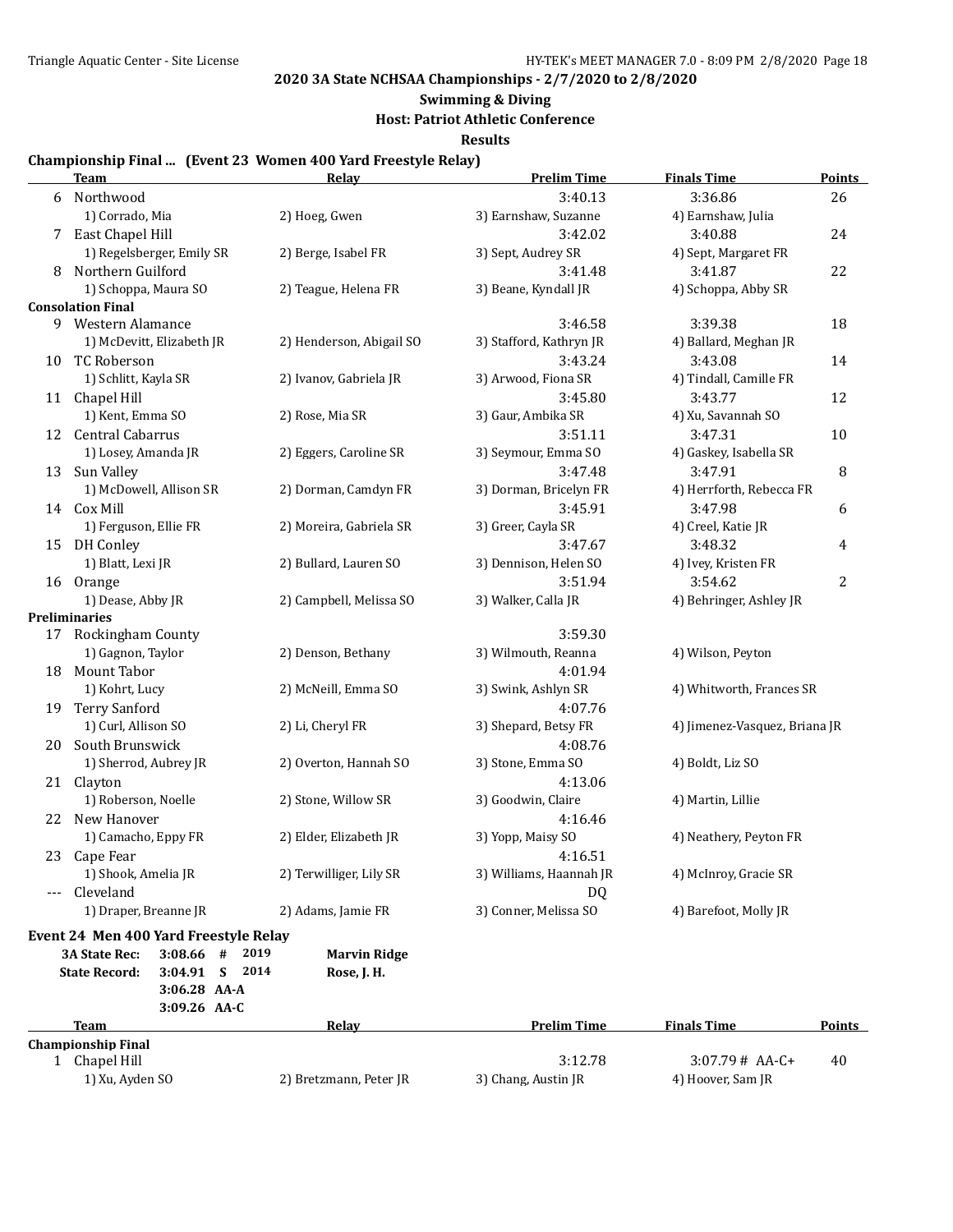**Swimming & Diving**

# **Host: Patriot Athletic Conference**

**Results**

# **Championship Final ... (Event 24 Men 400 Yard Freestyle Relay)**

|       | <b>Team</b>              | Relay                         | <b>Prelim Time</b>       | <b>Finals Time</b>        | <b>Points</b> |
|-------|--------------------------|-------------------------------|--------------------------|---------------------------|---------------|
|       | 2 Marvin Ridge           |                               | 3:12.55                  | 3:08.87<br>$AA-C+$        | 34            |
|       | 1) Poelke, Boyd SR       | 2) Piscitelli, Nicholas JR    | 3) Constantine, Kian FR  | 4) Brewer, Brayden JR     |               |
| 3     | Charlotte Catholic       |                               | 3:13.55                  | 3:09.79                   | 32            |
|       | 1) Gehrig, John SR       | 2) Denton, Jude JR            | 3) Mrzygod, Bryson SO    | 4) Meehan, Jack SR        |               |
|       | 4 East Chapel Hill       |                               | 3:16.44                  | 3:14.09                   | 30            |
|       | 1) Charles, Miles JR     | 2) Poteat, Max SR             | 3) Nally, Ben SR         | 4) Mu, Andy SR            |               |
| 5.    | DH Conley                |                               | 3:15.55                  | 3:14.46                   | 28            |
|       | 1) Despres, Garrett SR   | 2) Tillery, Seth SR           | 3) Brown, Riley SR       | 4) Torres, Trevor SR      |               |
| 6     | Northwest Cabarrus       |                               | 3:18.79                  | 3:17.78                   | 26            |
|       | 1) Gribble, Henry SR     | 2) Bradshaw, Lane             | 3) Powers, Graham        | 4) Ranier, Harrison       |               |
| 7     | South Iredell            |                               | 3:20.27                  | 3:20.20                   | 24            |
|       | 1) Moore, Joseph SR      | 2) Camporeale, Christopher JR | 3) Crawford, Payton JR   | 4) Yeh, Alex SO           |               |
|       | 8 JH Rose                |                               | 3:19.43                  | 3:22.48                   | 22            |
|       | 1) Exum, Russell SO      | 2) Hall, Avery JR             | 3) Hastings, Jack SR     | 4) Smith, Sadler SR       |               |
|       | <b>Consolation Final</b> |                               |                          |                           |               |
| 9     | Weddington               |                               | 3:20.65                  | 3:19.79                   | 18            |
|       | 1) McLuskie, Logan JR    | 2) Flickinger, Tyler FR       | 3) Madrigal, Joshua SO   | 4) Keisler, Greyson SR    |               |
|       | 10 Northern Guilford     |                               | 3:24.46                  | 3:21.78                   | 14            |
|       | 1) Glebus, Chris SO      | 2) Pollina, Ethan SO          | 3) Wachendorfer, Matt SO | 4) Forst, Preston SR      |               |
|       | 11 Mount Tabor           |                               | 3:23.60                  | 3:21.91                   | 12            |
|       | 1) Whitworth, Nate       | 2) Grubbs, John Avery SR      | 3) Armentrout, Owen SO   | 4) Armentrout, Will SR    |               |
|       | 12 Orange                |                               | 3:22.64                  | 3:23.50                   | 10            |
|       | 1) Rasinske, Owen JR     | 2) Roman, Cross SR            | 3) Geib, Matthew JR      | 4) Jimison, Noah SR       |               |
|       | 13 Cox Mill              |                               | 3:24.90                  | 3:24.90                   | 8             |
|       | 1) Kripak, Atharva JR    | 2) Kelly, Patrick SR          | 3) Price, Nick JR        | 4) Kilmurry, Garrett JR   |               |
|       | 14 Freedom               |                               | 3:27.77                  | 3:29.65                   | 6             |
|       | 1) Kuehnert, Samuel SR   | 2) Hawkins, Kai JR            | 3) Miller, Emerson FR    | 4) Miller, Nolan SR       |               |
|       | 15 St Stephens           |                               | 3:30.89                  | 3:31.33                   | 4             |
|       | 1) Godfrey, Elijah       | 2) Parmenter, Carson          | 3) Cherkez, John         | 4) Talbert, Josh          |               |
|       | 16 Topsail               |                               | 3:34.93                  | 3:35.06                   | 2             |
|       | 1) McBride, Liam SO      | 2) Gallek, Nick SR            | 3) Taylor, Devon SR      | 4) Davis, Matthew JR      |               |
|       | <b>Preliminaries</b>     |                               |                          |                           |               |
| 17    | Cedar Ridge              |                               | 3:35.39                  |                           |               |
|       | 1) Castaneda, Gabriel    | 2) Garcia, John               | 3) Bunner, Devin         | 4) Fox, Grant             |               |
|       | 18 Cleveland             |                               | 3:38.46                  |                           |               |
|       | 1) Embler, Alex SR       | 2) Holder, Sam SR             | 3) Braswell, Reece SO    | 4) Davis, Colby SR        |               |
|       | 19 Western Guilford      |                               | 3:41.55                  |                           |               |
|       | 1) Kashubara, Zach SO    | 2) Ferguson, Etan FR          | 3) Dulin, Collin JR      | 4) Ballesteros, Daniel JR |               |
|       | 20 Parkland              |                               | 3:46.71                  |                           |               |
|       | 1) Vye, Nicholas JR      | 2) Scott, Alexander SO        | 3) Olsen, Ethan SO       | 4) Vye, Benjamin JR       |               |
|       | 21 Rocky Mount           |                               | 3:58.31                  |                           |               |
|       | 1) Mangano, Quintin SR   | 2) Sieracki, Benjamin SR      | 3) Martinez, Josh SO     | 4) Tedford, JT JR         |               |
|       | 22 Clayton               |                               | 3:59.55                  |                           |               |
|       | 1) Hickman, Connor       | 2) Horstmann, Matthew         | 3) Williams, Wyatt       | 4) Williams, Noah         |               |
|       | --- Hunt                 |                               | DQ                       |                           |               |
|       | 1) Maddrey, Ethan SR     | 2) Francis, Sanjeev JR        | 3) Parrish, Nolan SR     | 4) Tong, Ben JR           |               |
| $---$ | Cape Fear                |                               | <b>DFS</b>               |                           |               |
|       | 1) Shook, Nicholas FR    | 2) Estrada-Zerhoudi, Vini SR  | 3) Thomas, Seth JR       | 4) Smith, Ethan SR        |               |
|       |                          |                               |                          |                           |               |